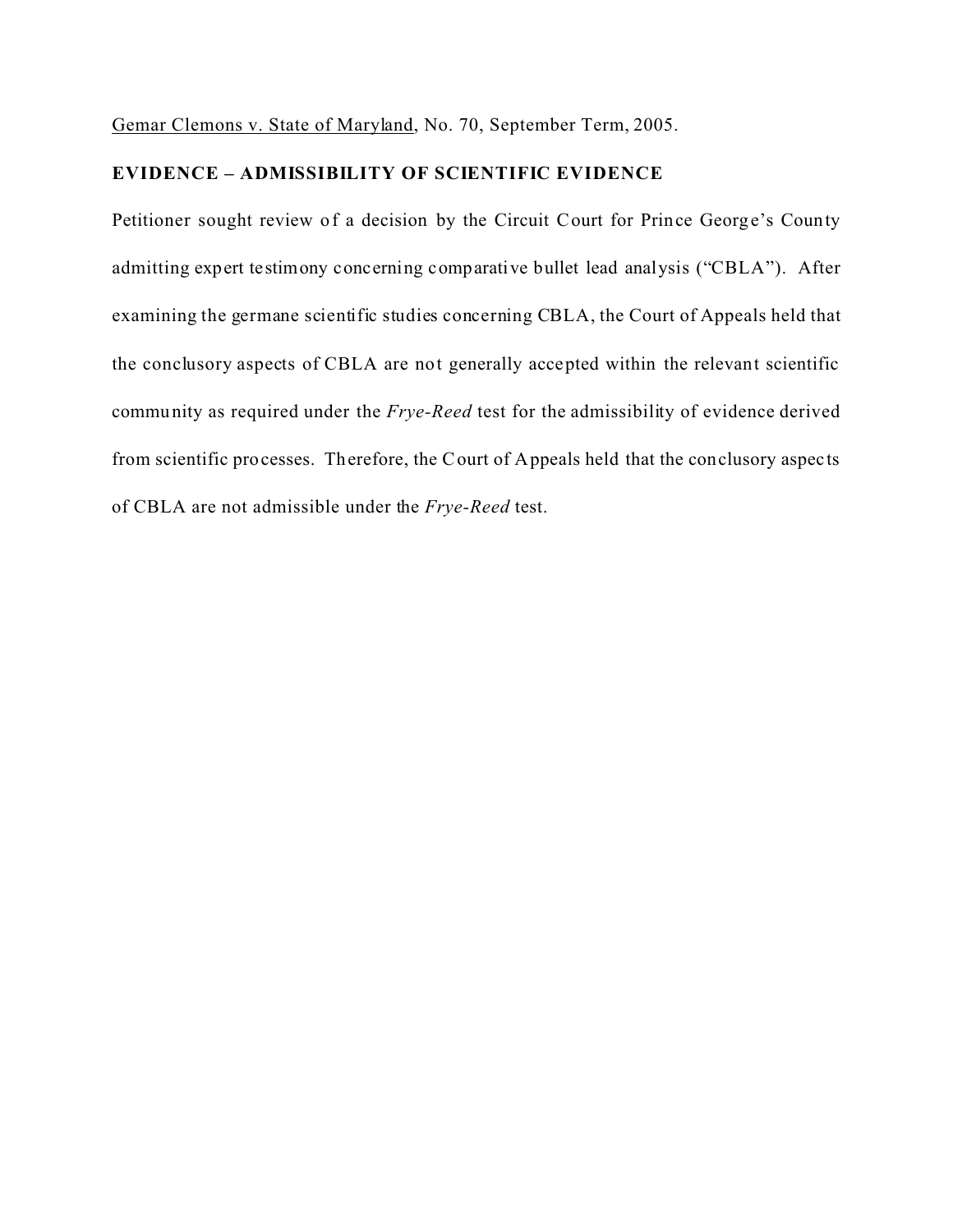# IN THE COURT OF APPEALS OF MARYLAND

No. 70

September Term 2005

## GEMAR CLEMONS

V.

STATE OF MARYLAND

\_\_\_\_\_\_\_\_\_\_\_\_\_\_\_\_\_\_\_\_\_\_\_\_\_\_\_\_\_\_\_\_

Bell, C.J. Raker Wilner Cathell Harrell Battaglia Greene,

JJ.

Opinion by Battaglia, J.

Filed: April 19, 2006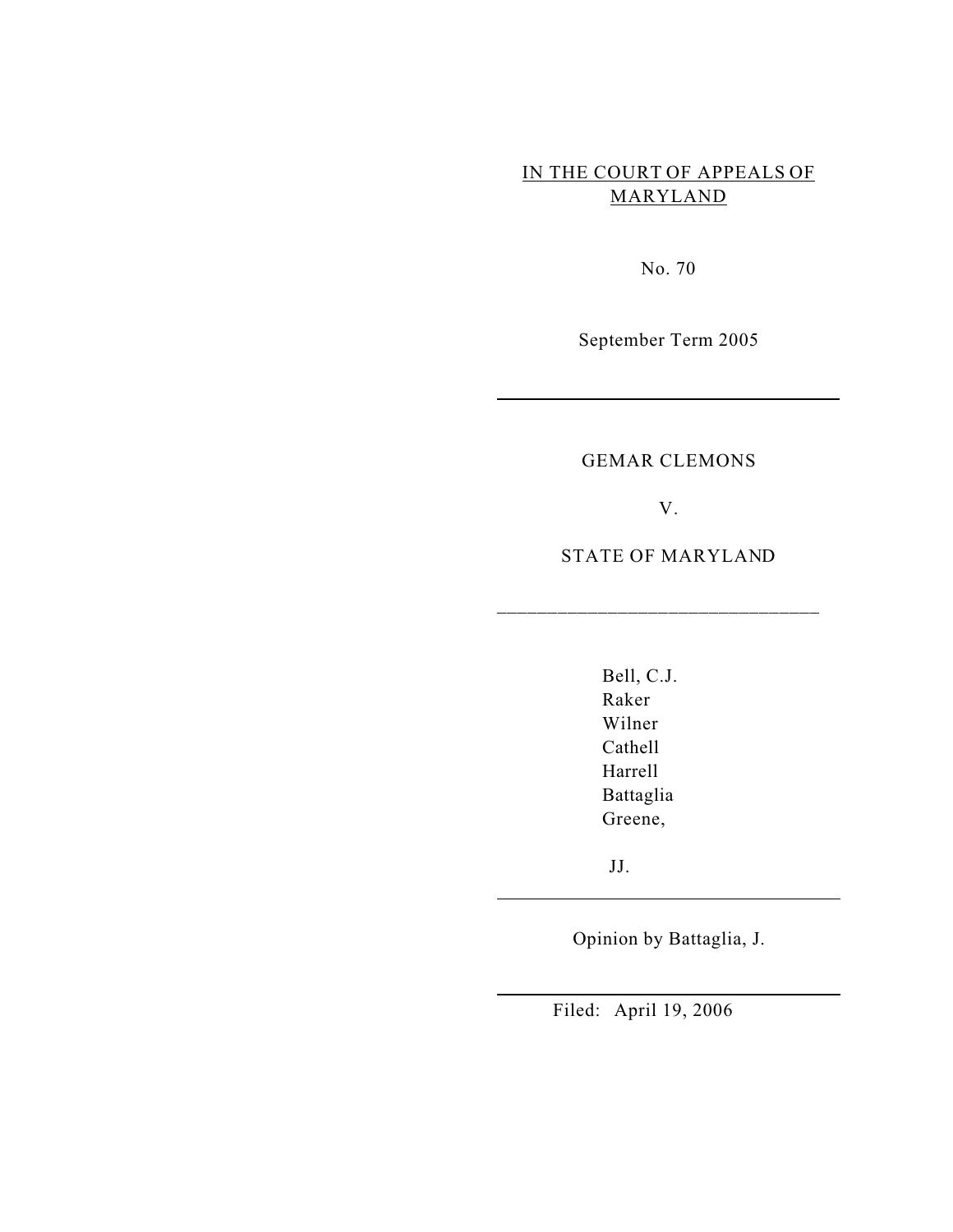This case presents us with the task of determining whether certain conclusory aspects of comparative bullet lead analysis ("CBLA") are admissible under the standard enunciated in *Frye v. United States*, 293 F. 1013 (D.C. Cir. 1923), and adopted by this Court in *Reed v. State*, 283 Md. 374, 391 A.2d 364 (1978), which makes evidence emanating from a novel scientific process inadmissible absent a finding that the process is generally accepted by the relevant scientific community. We determine here that the conclusory aspects of CBLA are not generally accepted within the scientific community and thus are not admissible under the *Frye-Reed* standard for admitting scientific expert testimony. Therefore, we reverse the decision of the Court of Special Appeals and remand the case to the Circuit Court for a new trial.

#### **Background**

On January 8, 2002, Kenya Bryant and his thirteen-year-old son Brandon were packing their vehicle outside Mr. Bryant's home in Suitland, Maryland in preparation for Brandon's return home to North Carolina after visiting his father during his winter break from school. Brandon went inside the house to retrieve more things, heard ten gunshots, and remained inside the home until the police arrived and informed him that his father had been killed.

Approximately eighteen hours after Mr. Bryant was shot, Lachrisha Williams notified Prince George's County Police that she had witnessed the shooting. During her interview with police, Ms. Williams provided a description of the driver, although she did not know his name at the time.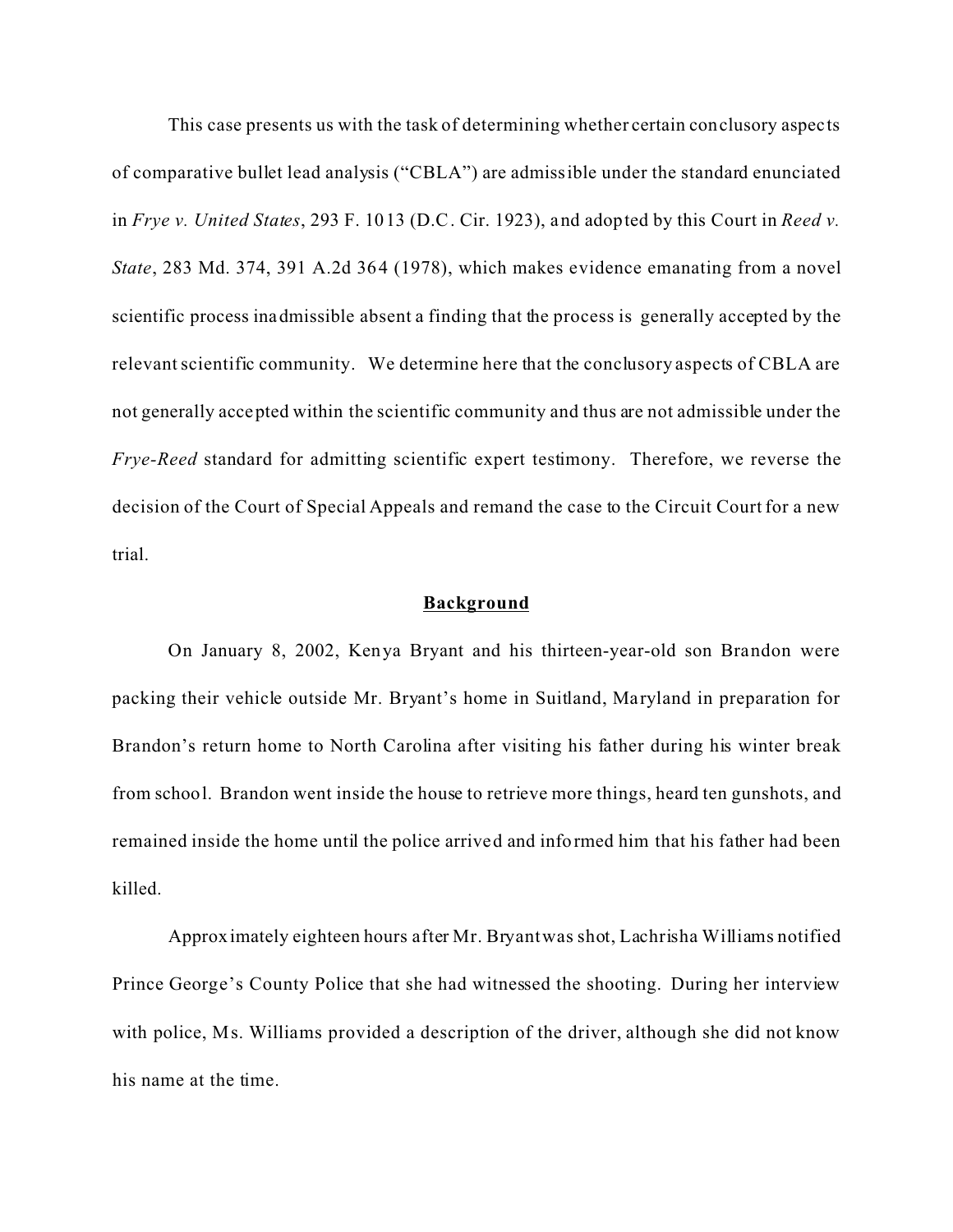Two days after the shooting, on January 10, 2002, District of Columbia Metropolitan Police Department officers seized a Lorcin nine-millimeter handgun and bullets from an automobile in conjunction with an investigation of a traffic accident in the District of Columbia. Gemar Clemons, the petitioner, was a passenger in that vehicle and, among other offenses, was charged under the District of Columbia Code with the alleged possession of an unregistered handgun (the Lorcin) as well as possession of ammunition.<sup>1</sup> Clemons was subsequently acquitted by a jury of all charges associated with the traffic stop, including the charges involving the possession of the handgun and ammunition.

<sup>1</sup> Section 7-2507.06 (2)(B) of the District of Columbia Code provides in pertinent part:

> A person who in the person's dwelling place, place of business, or on other land possessed by the person, possesses a pistol, or firearm that could otherwise be registered, shall be fined not more than \$1,000 or imprisoned not more than 1 year, or both.

Section 7-2506.01 of the District of Columbia Code provides:

No person shall possess ammunition in the District of Columbia unless:

(1) He is a licensed dealer pursuant to subchapter IV of this unit; (2) He is an officer, agent, or employee of the District of Columbia or the United States of America, on duty and acting within the scope of his duties when possessing such ammunition;

(3) He is the holder of the valid registration certificate for a firearm of the same gauge or caliber as the ammunition he possesses; except, that no such person shall possess restricted pistol bullets; or

(4) He holds an ammunition collector's ce rtificate on September 24, 1976.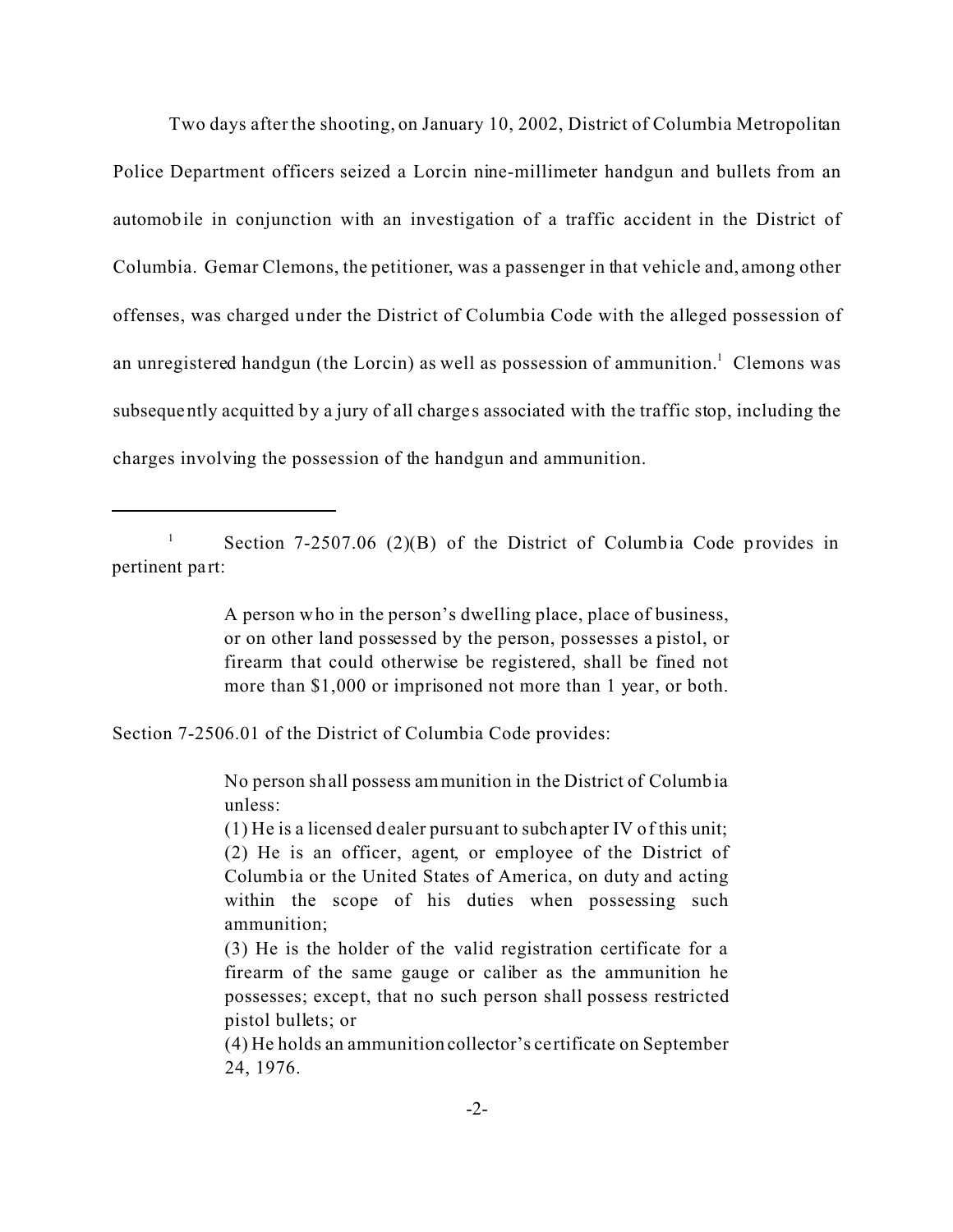Thereafter, police were able to de termine that the Lorcin handgun seized in the District of Columbia was consistent with that used to shoot Mr. Bryant, but could not conclusive ly identify it as the weapon. After Clemons was arrested in the District, Ms. Williams also was asked to view a photographic array, and she selected Clemons's picture as that of the man who shot Mr. Bryant. Clemons was arrested on July 2, 2002, and on August 6, 2002 was cha rged with four counts related to the Bryant murder: murder under the Maryland Common Law,<sup>2</sup> robbery with a deadly weapon in violation of Maryland Code  $(1957, 1996$  Repl. Vol., 2001 Supp.), Article 27 Section 487, $3$  theft in violation of Maryland

All murder which shall be perpetrated by means of poison, or lying in wait, or by any kind of wilful, deliberate and premeditated killing shall be murder in the first degree.

Maryland Code (1957, 1996 Repl. Vol.), Article 27 Section 407 was recodified without substantive change as Maryland Code (2002), Section 2-201 of the Criminal Law Article.

Section 411 of Article 27 defined second degree murder as:

All other kinds of murder shall be deemed murder in the second degree.

Maryland Code (1957, 1996 Repl. Vol.), Article 27 Section 411 was recodified without substantive change as Maryland Code (2002), Section 2-204 of the Criminal Law Article.

(continued...)

<sup>&</sup>lt;sup>2</sup> Under Maryland law the crime of murder remains a common law crime, although first and second degree murder have been delineated by statute. *See Sifrit v. State*, 383 Md 116, 138, 857 A.2d 88, 100 (2005); *Mitchell v. State*, 363 Md. 130, 146-47, 767 A.2d 844, 854 (2001).

Section 407 of Article 27 defined first degree murder as:

<sup>&</sup>lt;sup>3</sup> Section 487 of Article 27 provided in pertinent part: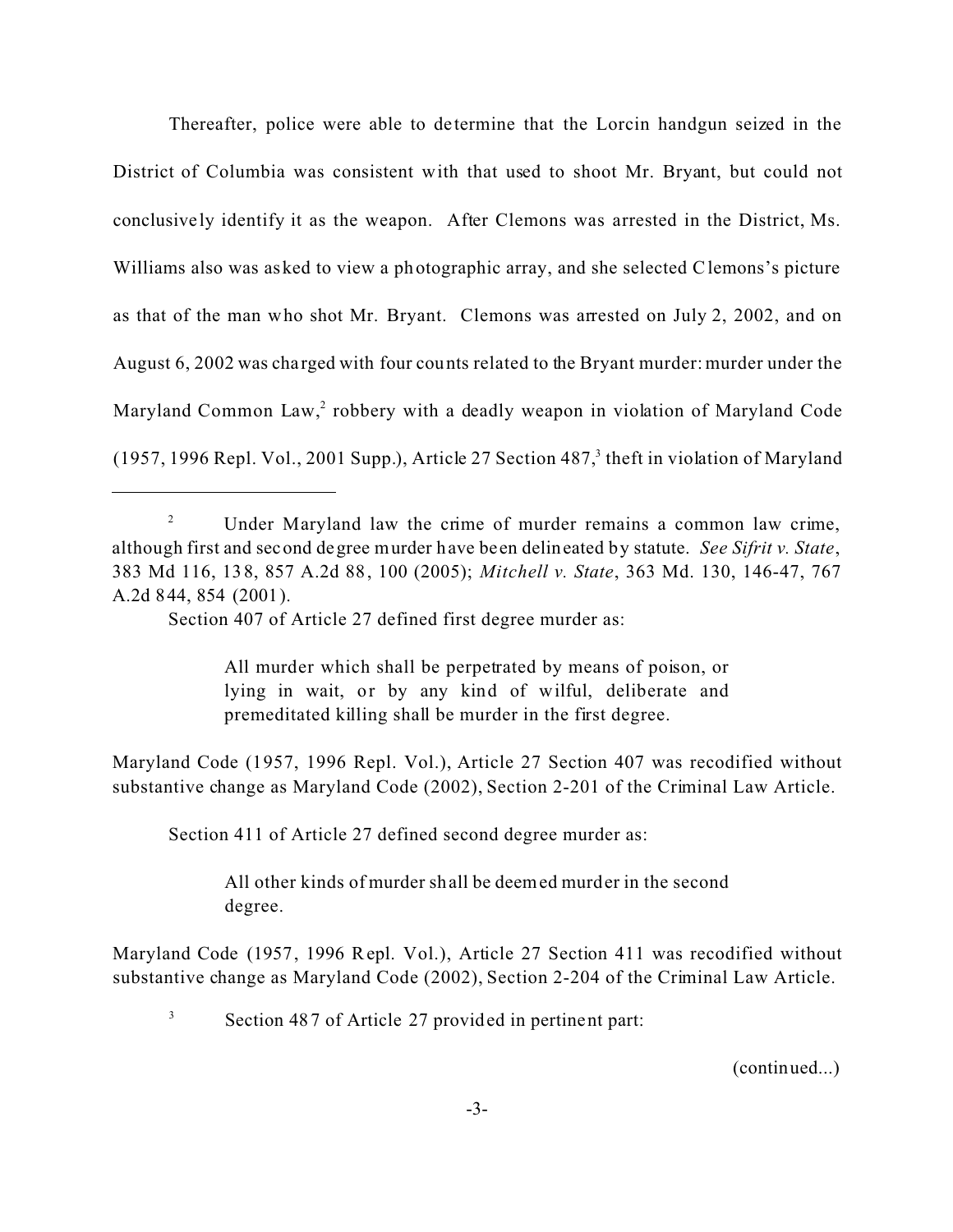Code (1957, 1996 Repl. Vol.), Article 27 Section 342,<sup>4</sup> and use of a handgun in a felony or crime of violence in violation of Maryland Code (1957, 1996 Repl. Vol.), Article 27 Section  $36B(b).$ <sup>5</sup>

> (...continued) (a) *Prohibition.* – A person may not commit or attempt to commit a robbery under § 486 of this subheading with a dangerous or deadly weapon. (b) *Violation; penalty.* – A person who violates this section is guilty of a felony and on conviction is subject to imprisonment not exceeding 20 years.

Maryland Code (1957, 1996 Repl. Vol., 2001 Supp.), Article 27 Section 487 was recodified without substantive change as Maryland Code (2002), Section 3-403 of the Criminal Law Article.

<sup>4</sup> Section 342 of Article 27 provided in pertinent part:

3

(a) *Obtaining or exerting unauthorized control.* – A person commits the offense of theft when he willfully or knowingly obtains control which is unauthorized or exerts control which is unauthorized over property of the owner, and:

(1) Has the purpose of depriving the owner of the property; or (2) Willfully or knowingly uses, conceals, or abandons the property in such manner as to deprive the owner of the property; or

(3) Uses, conceals, or abandons the property knowing the use, concealment, or abandonment probably will deprive the owner of the property.

Maryland Code (1957, 1996 Repl. Vol.), Article 27 Section 342 (a) was recodified without substantive change as Maryland Code (2002), Section 7-104 of the Criminal Law Article.

 $5$  Section 36B (b) of Article 27 provided in pertinent part:

(b) *Unlawful wearing, carrying, or transporting of handguns; penalties.* – Any person who shall wear, carry, or transport any

(continued...)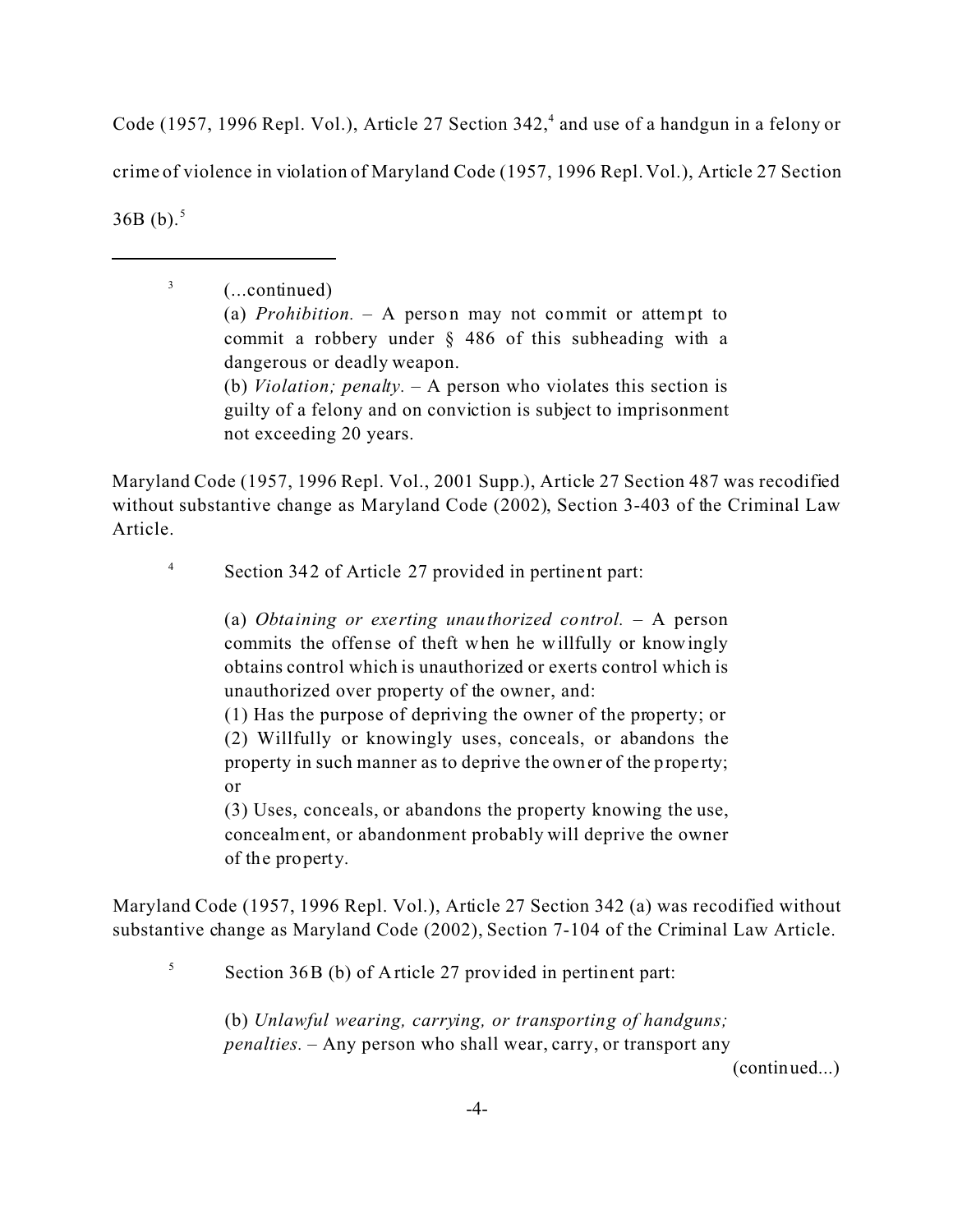Prior to trial, when it became clear that the State would attempt to prove that the handgun recovered during the traffic stop when Clemons was the passenger in the District of Columbia was the same gun used in Mr. Bryant's murder, Clemons filed a motion *in limine* to exclude the evidence of the gun that was recovered in the traffic stop premised upon his argument that admission of the evidence would violate the prohibition against double jeopardy because Clemons had previously been acquitted of possessing the gun. Moreover, Clemons asserted that, because of his acquittal in the traffic stop case, the State should be collaterally estopped from relitigating the issue of whether he "possessed" the handgun on January 10, 2002. The trial court denied the motion in a pretrial hearing, determining that double jeopardy did not apply because Clemons's first trial was conducted in the D.C. federal courts whereas the case *sub judice* was conducted in state court in Maryland. Furthermore, the court noted, the doctrine of collateral estoppel was inapplicable because the crimes were separate and distinct, because the murder occurred in Maryland on Ja nuary 8, 2002, while

5

Maryland Code (1957, 1996 Repl. Vol.), Article 27, Section 36B (b) was recodified without substantive change as Maryland Code (2002), Section 4-203 of the Criminal Law Article.

<sup>(...</sup>continued)

handgun, whether concealed or open, upon or about his person, and any person who shall wear, carry or knowingly transport any handgun, whether concealed or open, in any vehicle traveling upon the public roads, highways, waterways, or airways or upon roads or parking lots generally used by the public in this State shall be guilty of a misdemeanor; and it shall be a rebuttable presumption that the person is knowingly transporting the handgun;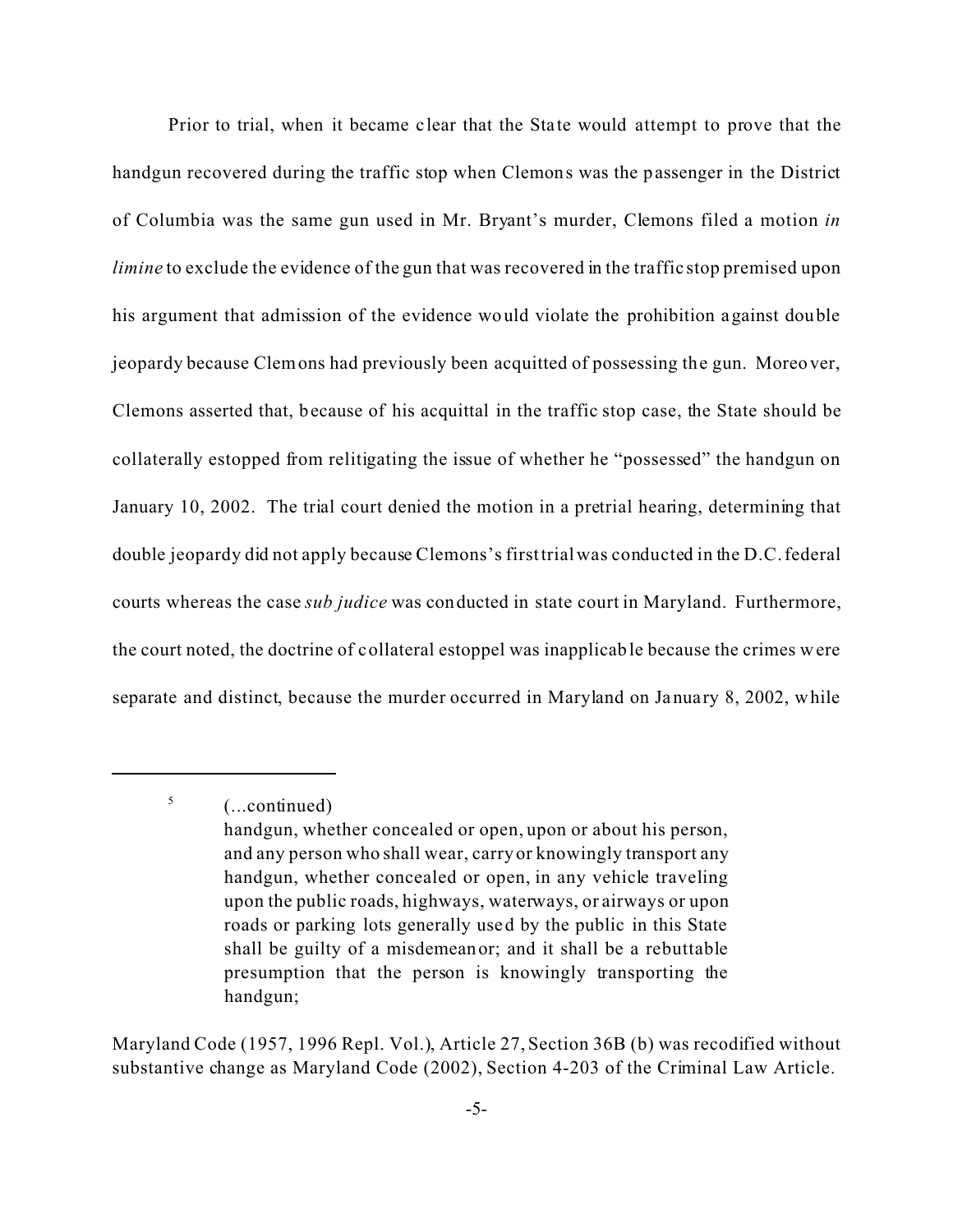the D.C. gun violation oc curred on January 10, 2002.

Clemons also filed another motion *in limine* in which he asked the court to exclude the testimony of the State's expert witness, Charles A. Peters, a forensic chemist from the Federal Bureau of Investigation ("FBI"), who was represented to be an expert on CBLA, a three-step process that involves the comparison of the elementa l composition of bullets in an effort to de termine whether different bullets originated from the same vat of lead. In his motion, Clemons specifically challenged the admissibility of CBLA. At the pretrial hearing, Clemons agreed to the court's decision to defer addressing the motion to exclude Peters's testimony until trial.<sup>6</sup>

*Frye* was deliberately intended to interpose a substantial obstacle to the unrestrained admission of evidence based upon new scientific princ iples. . . . Several reasons founded in logic and common sense support a posture of judicial c aution in this area. Lay jurors tend to give considerable weight to 'scientific'

(continued...)

<sup>6</sup> Judges have discretion to defer a pre-trial ruling on a motion *in limine* and ordinarily do so where the issue can be better developed or achieve a better context based on what occurs at trial. Where evidence is subject to challenge under *Frye-Reed*, however, the issue should, whenever possible, be dealt with prior to trial. The evidence bearing on whether the challenged evidence is actually the product of a novel scientific technique and, if so, whether that technique is generally accepted in the relevant scientific community will usually be collateral to the substantive issues at trial and may, itself, be inadmissible with respect to those substantive issues. That alone justifies resolving the issue prior to trial. Dealing with the issue pre-trial also avoids delays and diversions at trial that may inconvenience both witnesses and the jury. *See* Maryland Rule 5-104 (c) ("Hearings on preliminary matters shall be conducted out of the hearing of the jury when required by rule or the interests of justice."). As we pointed out in *Reed*, *supra*, the inquiry in *Frye-Reed* is entrusted to the judge rather than the jury to prevent "the trial of the technique rather than the trial of the issue s involved in the case." *Id.* at 389, 391 A.2d at 372, quoting *State v. Cary*, 239 A.2d 680, 684 (N.J. Super. 1968). We observed in *Reed*: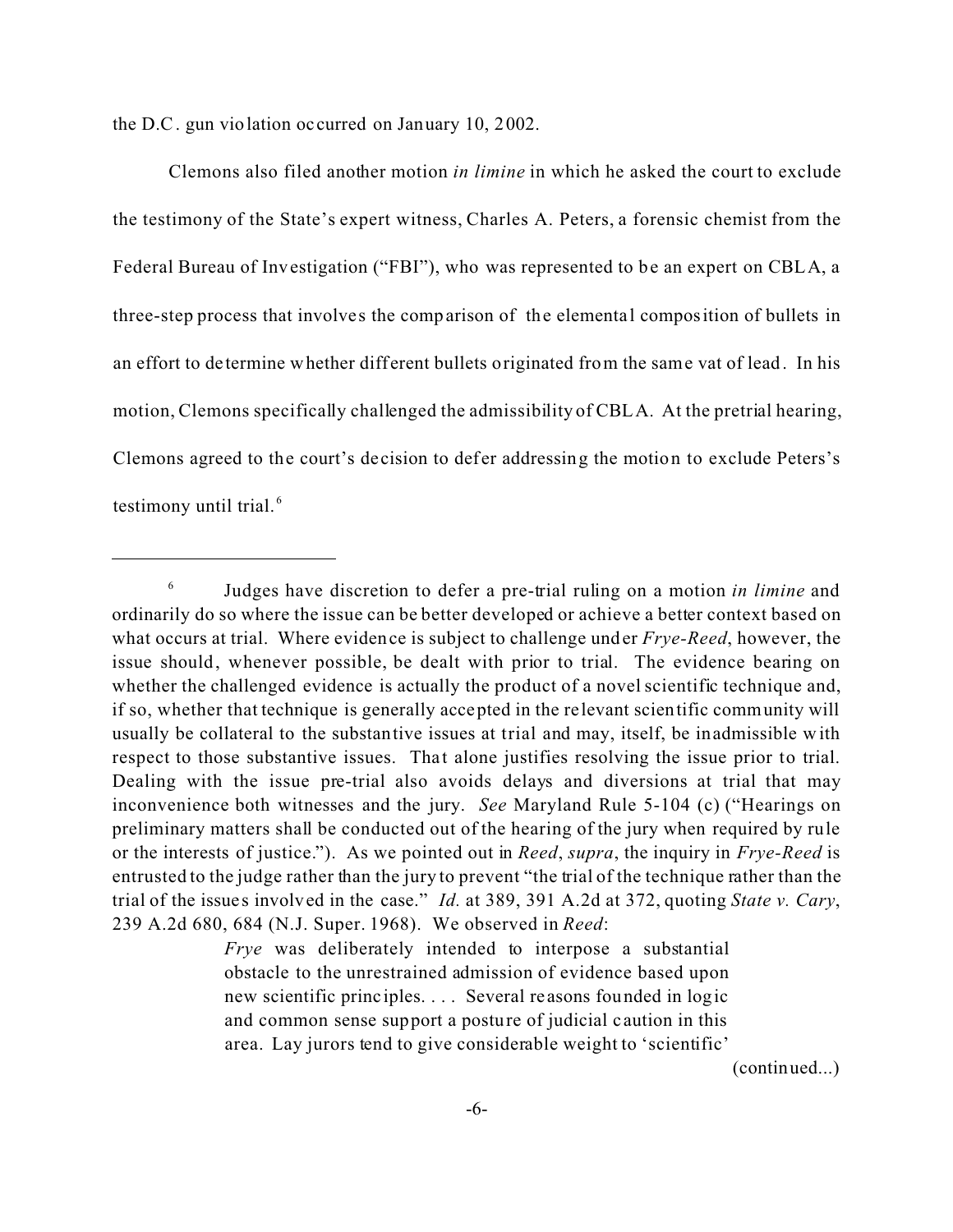At trial, the State called Peters to testify as an expert witness. Immediately prior to Peters's testimony, both parties recognized that the scientific process providing the foundation for Peters's testimony was subject to examination.<sup>7</sup> Clemons's counsel requested

> (...continued) evidence when pre sented by 'experts' with impressive credentials. We have acknowledged the existence of a '. . . misleading aura of certainty which often envelops a new scientific process, obscuring its currently experimental nature.' . . . '[S]cientific proof may in some instances assume a posture

of mystic infallibility in the eyes of a jury.'

6

*Reed*, 283 Md. at 386, 391 A.2d at 370, quoting *People v. Kelly*, 549 P.2d 1240, 1245 (Cal. 1976). Maryland Rule 5-103 (c) also provides support for our conclusion that *Frye-Reed* examinations are better conducted in pre-trial hearings in its admonition that "[p]roceedings shall be conducted, to the extent practicable, so as to prevent inadmissible evidence from being suggested to a jury by any means, such as making statements or offers of proof or asking questions within the hearing of the jury." Conducting the hearing outside the presence of the jury would preclude its members from improperly considering evidence that is irrelevant to the task at hand and ensure that the verdict is derived from evidence properly before it.

If the issue is to be dealt with at trial, it should be addressed, in its entirety, as a preliminary matter prior to admission of the challenged evidence, not, as here, by having the challenge made only to Peters's status as an expert during the State's case and then receiving most of the evidence bearing on whether the inferences sought to be drawn from CBLA are generally accepted in the relevant scientific community during the defense case, after the challenged inferences have already been admitted. If a party raises a *Frye-Reed* objection, all evidence bearing on admissibility of the challenged evidence should be presented and considered *before* a ruling is made on the challenge.

Both parties erroneously claimed that Maryland follows the Supreme Court's reasoning in *Daubert v. Merrell Dow Pharmaceuticals, Inc.*, 509 U.S. 579, 113 S.Ct. 2786, 125 L.Ed.2d 469 (1993), where the Supreme Court announced that the adoption of the Federal Rules of Evidence superceded the *Frye* test and explicated the issues that the trial court must consider when expert scientific testimony is proffered, including whether "the reasoning or methodology underlying the testimony is scientifically valid and of whether that reasoning or methodology properly can be applied to the fac ts in issue;" "whether the theory or technique has been subjected to peer review and publication;" the known or potential error (continued...)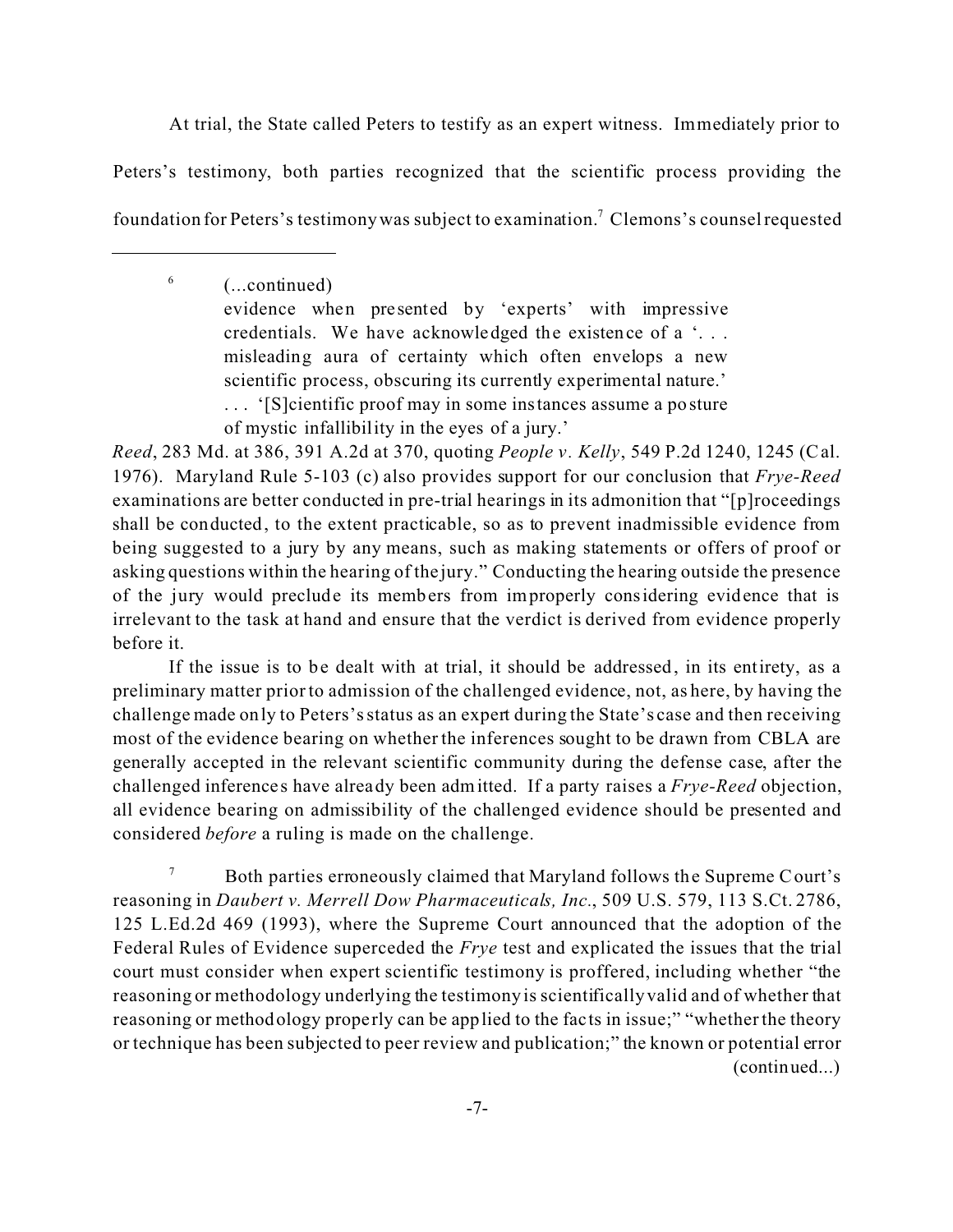that Peters's voir dire occur outside the presence of the jury. The judge permitted the challenge to the admissibility of Peters's testimony and required that it occur in the presence of the jury. During Peters's voir dire examination, he described the methods that he employs in CBLA:

> We find if we look at the composition of the lead bullet, these are elements that make up the leads of a bullet, we look at things like antimony, copper, bismuth, silver, cadmium, tin. We look at these various elements and if they're in the same concentration in the victim bullet as in say cartridges left in a gun or partial box that can be related back to the suspect we can then narrow down and say they match in composition. We can say they're analytically the same. We can't tell them apart. That tells us that they were manufactured or they were likely manufactured in the same pot of lead at a bullet manufacturer. So out of the whole population of nine billion or so cartridges that are produced here in the United States, we can narrow it down to tens of thousands of bullets being produced that would have the same composition.

Peters's further described the general ammunition manufacturing process:

 It's pretty simple. It starts with actually your car battery. When they go bad, the lead in those car batteries are recycled. In a very small portion of that lead is reprocessed and goes into the making of bullets. They call that a secondary lead smelter. They'll crack these batteries open, they'll reprocess the lead. The bullet manufacturers will actually order lead from secondary smelter in certain alloys.

The alloy in lead is defined generally in the antimony placed in

<sup>7</sup> (...continued)

rate; and the acceptance within the relevant scientific community. *Id.* at 592-94, 113 S.Ct. at 2796-97; 125 L.Ed.2d at 482-83. Maryland has continued to adhere to the *Frye* test rather than the *Daubert* standard. *See Wilson v. State*, 370 Md. 191, 201 n.5, 803 A.2d 1034, 1040 n.5 (2002).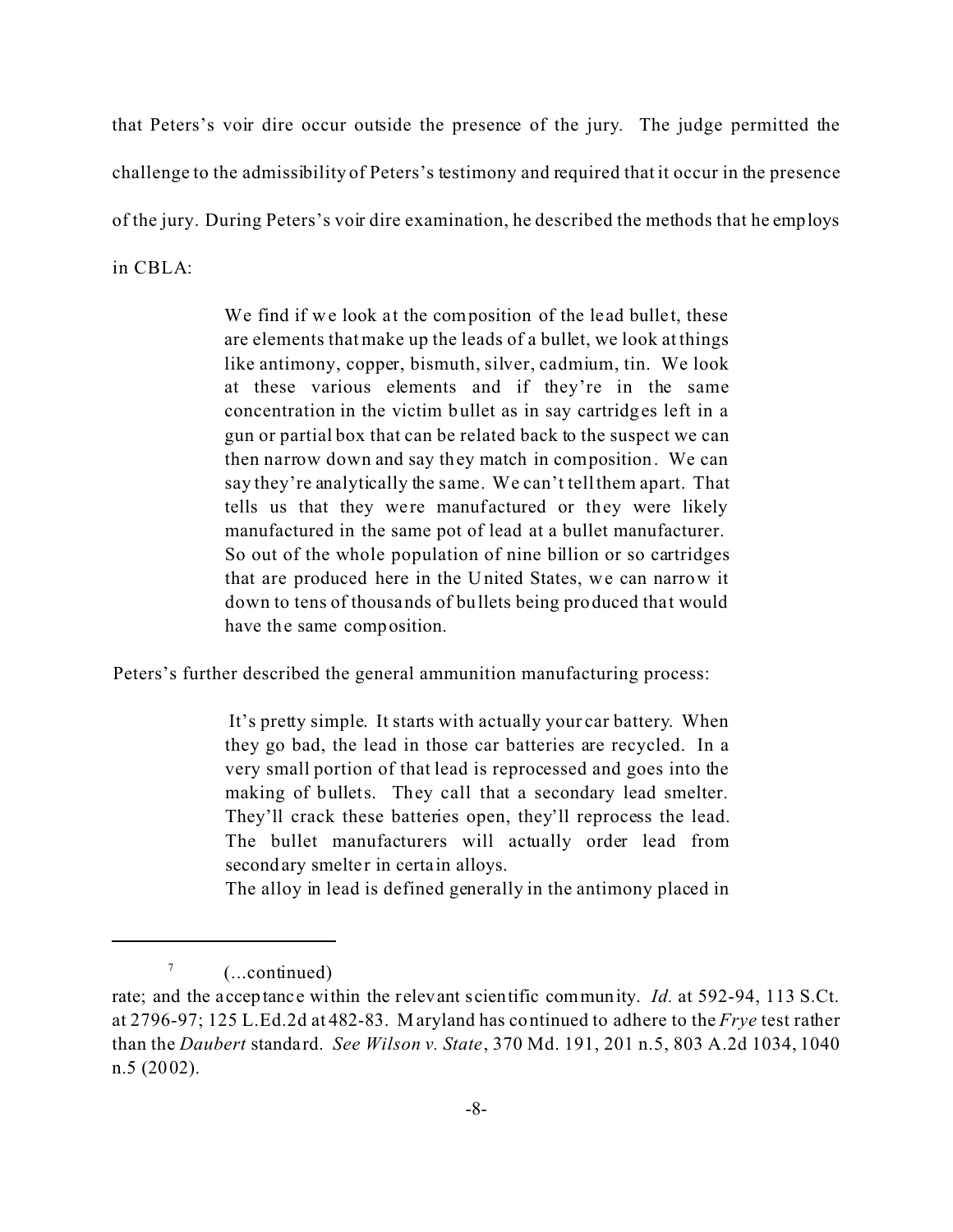the lead. The antimony either makes the bullet soft or the lack of it – the lack of it makes it soft, more of it makes it hard.

This will be shipped to the bullet manufacturer, the bullet manufa cturer will remelt this lead. They will pour it into what we call a billet. It's just a mold that's a cylinder of lead anywhere from betwe en 80 to 120 pounds. It's a round cylinder that will dry or become hard as a piece of lead. And with that billet they will force it into an orifice or a die of the diameter of the bullet that they want to make.

It's sort of like making spaghetti, but it takes a hardening of that being forced through an orifice and out comes this wire of lead. It's this wire lead that they'll cut into segments which they call a slug. The slugs will then be molded by pressing into the shape of a bullet and then from there they can add a jacketing such as the copper jacket which is all copper. They can add a brass jacketing which is copper and zinc and the various different things they do to the bullet is for the various uses of the bullet. Hollow point so when they hit the game or some thing they'll spread out and give more stopping power.

\* \* \*

So we're down to the making of the bullet. Then these bullets are stored in bins. Then another time in the process they'll be so-to-speak married with the cartridge case which is a brass piece, will be filled with gunpowder. The bullet will be loaded into the cartridge case will end up with what's called a cartridge. These cartridges will be loaded into boxes. And the boxes go into cases and the cases are sent throughout the United States for retail sale.

Q. Now, can you describe the analytical techniques that are used to analyze bullet lead?

A. It is the one technique that we use to analyze it called Inductively Coupled Plasma-Optical Emission Spectroscopy. We call it ICP for short. It's just an instrument that we use that can identify the elements in the bullet lead. It's a big name but it's being used all over the world for all kinds of uses that we need to know the elements of compositions that are shown is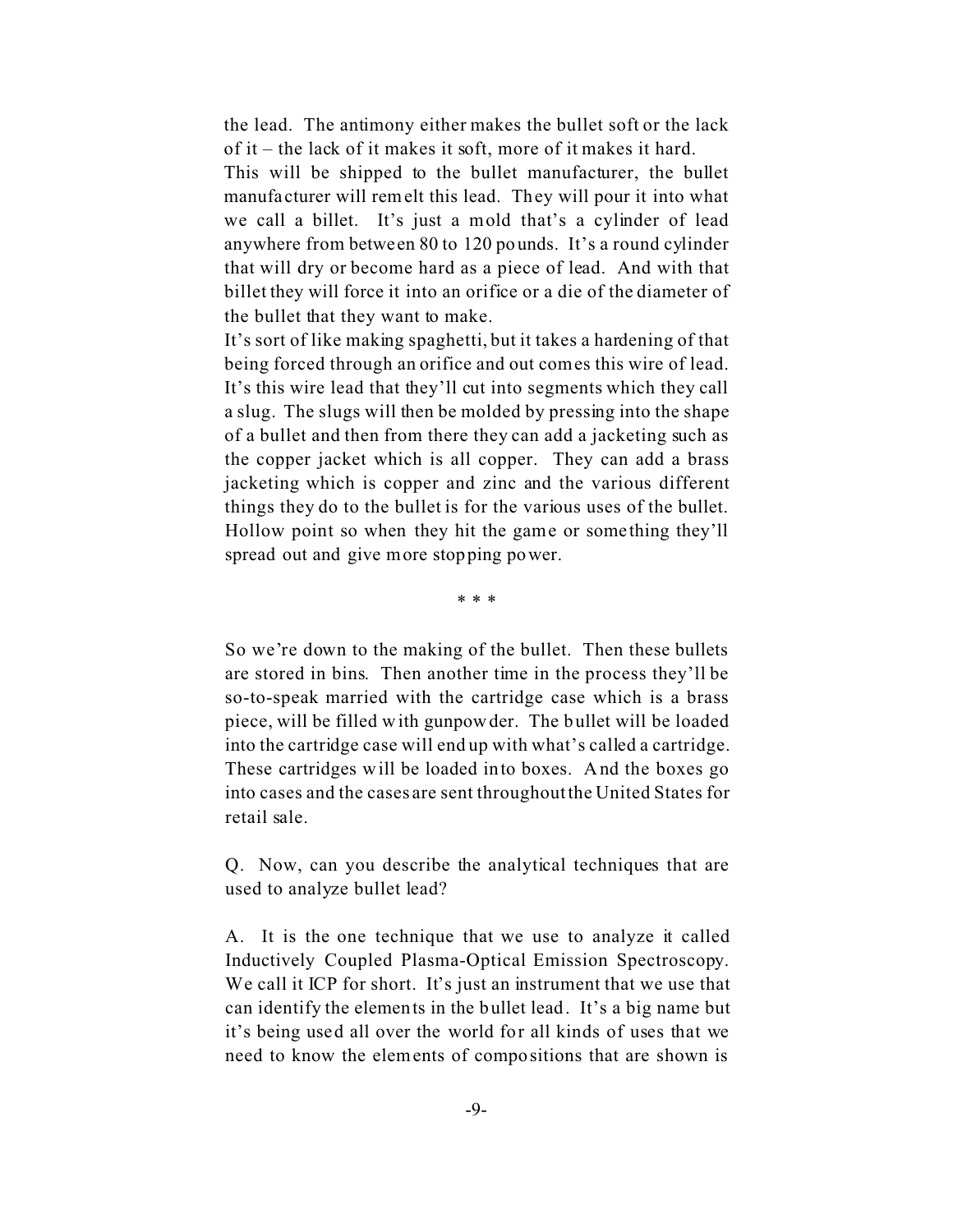there.

\* \* \*

Q. And how many bullet lead analyses have you performed over your years with the FBI?

A. I have done tens of thousands of analyses.

Q. And have you or your colleagues engaged in research in this field?

A. Yes, we have. We're a working lab, but we have found some time to do some research. In 1988 we actually started to use the technique of ICP. Before that time we used a technique called neutron activation analysis which is the use of a nuclear reactor where we radiated the lead that tells us the composition of these elements in the lead. That was the transition between the two techniques showing that they got comparable results. And in 1991 we published a paper where we went and got boxes from various manufacturers and analyzed them. And also I have just recently published a paper that describes the whole process of comparative bullet lead analysis and some data that was from off the line of these extruded wires coming off the Winchester line showing that the smelt will have the same composition and the next smelt will have a slightly different composition.

Q. And have you ever testified as an expert in the field of comparative bullet lead analysis?

A. Yes.

Q. Approximately how many times?

A. Over 80.

[THE STATE]: At this time, Your Honor, the State will proffer Charles Peters as an expert in the field of comparative bullet lead analysis.

[DEFENSE COUNSEL]: I object to that, Your Honor.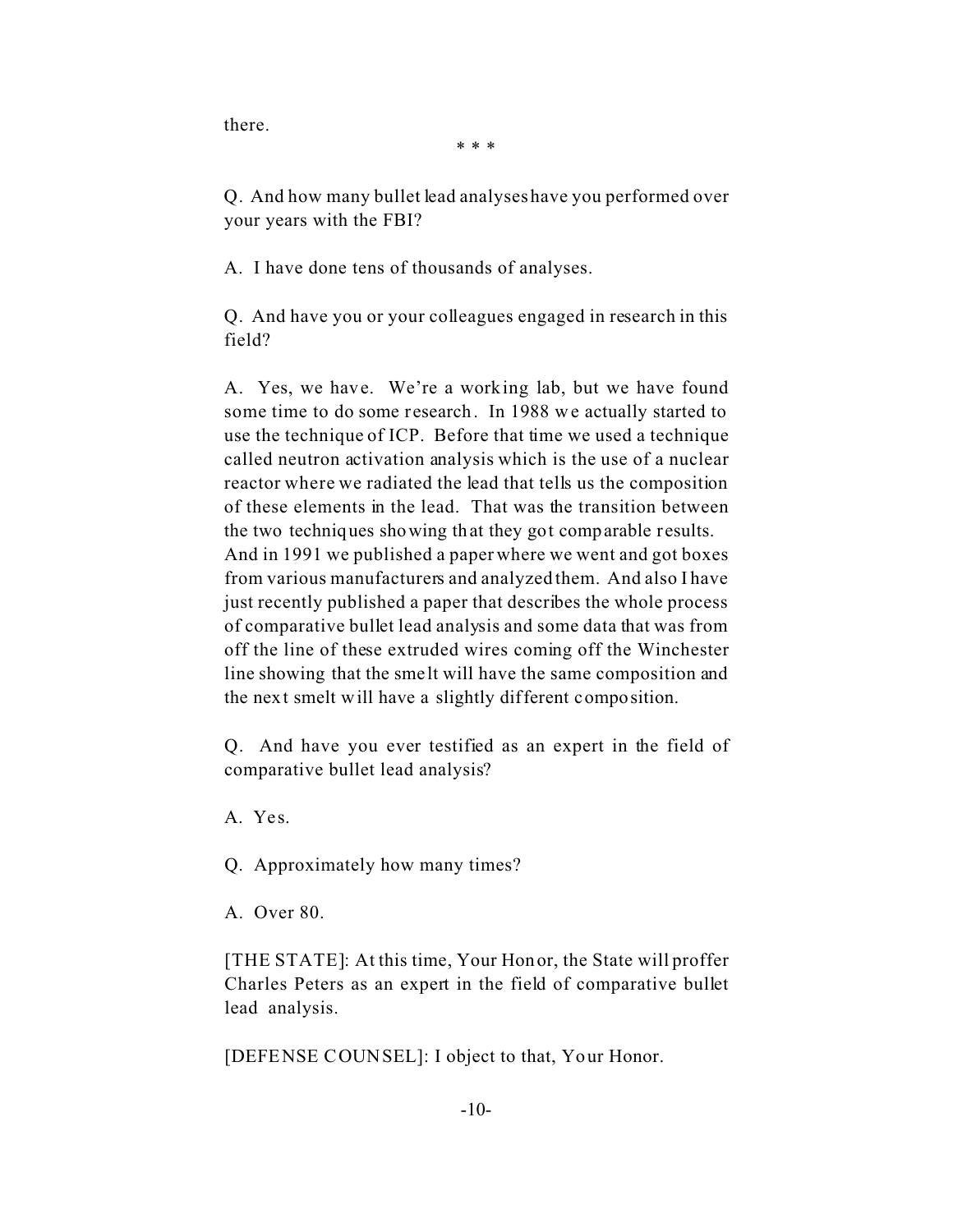The trial court permitted defense counsel to cross-examine Peters. On cross-examination, defense counsel established that the FBI had requested the National Academy of Sciences to study the validity of CBLA as a result of challenges to its validity in judicial proceedings.

Overruling defense counsel's objection to the witness's qualifications and the general

acceptance of the scientific process that was the subject of his testimony, the court noted:

Comparative bullet lead analysis. All right. I'll tell you what I'm going to do. I'll admit him as an expert. I heard a lot of voir dire on these interesting questions, challenges. So I'm going to admit him as an expert in this fie ld because he's been in this field for a long time. He's done tens of thousands of these analyses. He's been around since the '70's. This test called ICP, Inductively Coupled Plasma, OES<sup>[8]</sup> version is what this witness intends to testify about. And the fact that there are some challenges, it doesn't mean that it's such a novel and scientific kind of test that the court finds as a matter of law that it shouldn't be submitted to the jury. And I'm going to accept the witness's qualifications in this field and of course limit his testimony to this particular test in this particular field.

Immediately following this statement, Peters testified as follows with respect to the

comparison of Exhibit 50, unfired cartridges containing bullets recovered on January 10,

2002, in the District of Columbia and Exhibits 26 and 27, bullet fragments numbered K101

and K102, respectively, recovered from Mr. Bryant's body:

[THE STATE]: And as a result of that examination, were you able to reach any conclusion?

<sup>8</sup> Inductively Coupled Plasma-Optical Emission Spectoscopy was the technique used for CBLA up to the time of its discontinuation by the FBI Laboratory. National Research Council, FORENSIC ANALYSIS: WEIGHING BULLET LEAD EVIDENCE 15-16 (2004).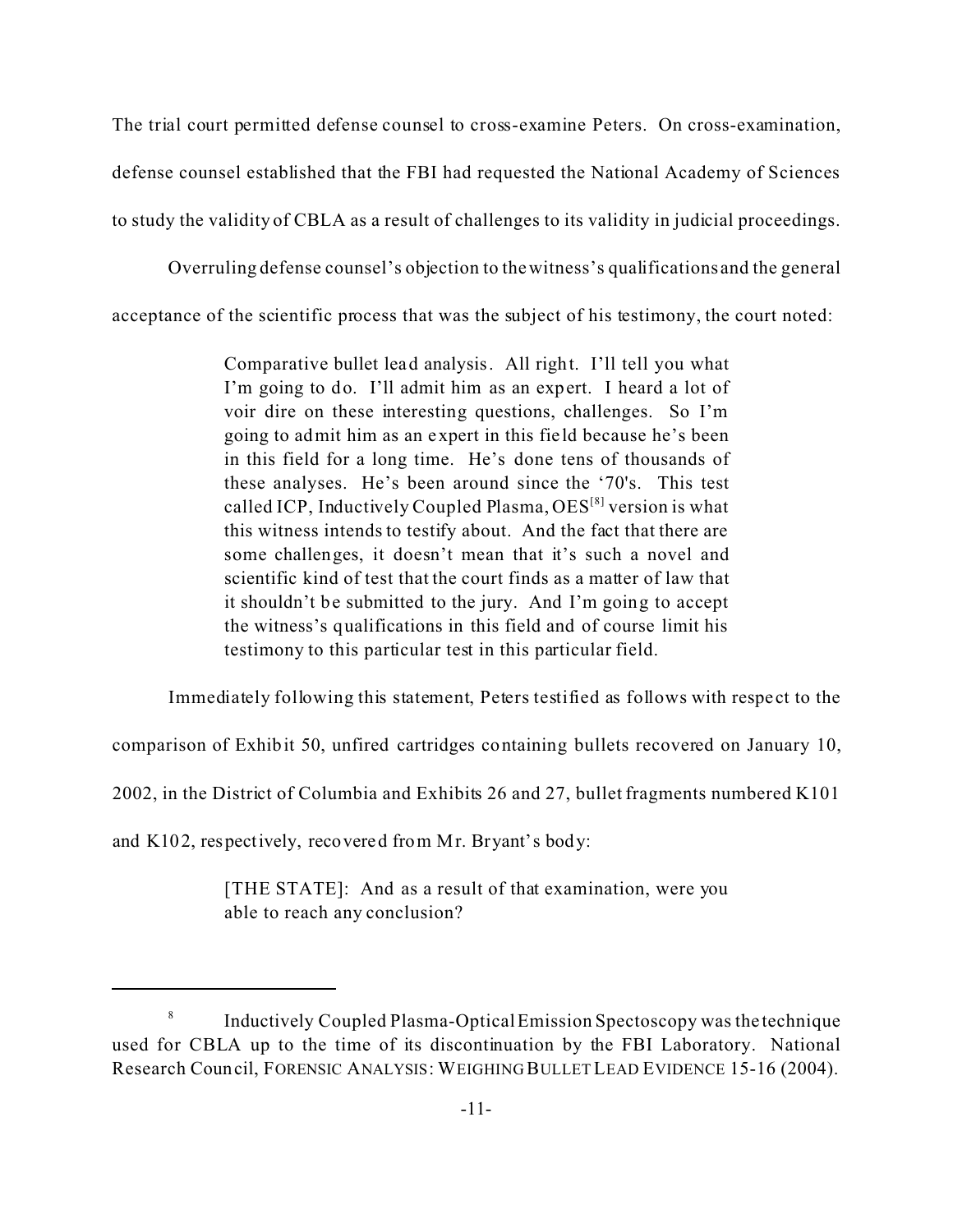[PETERS]: Yes, I was.

Q. Can you go through each one of your conclusions?

A. In this particular case there were exhibit  $-$ 

Q. State's exhibit number 50. Showing you what's been admitted into evidence, which will be the ammunition recovered from the District of Columbia.

A. There were five of these cartridges. A cartridge is an unfired round. It has a bullet, the gunpowder, the primer, and its hasn't been fired. We took ammunition from them and compared them to bullets that were physically the same. One of the bullets that was physically the same was exhibit number 26.

Q. Is that K101 as well?

A. Yes.

Q. Okay.

A. We compared this to these five cartridges and one of the five cartridges from here was analytically the same. And basically the way I can explain it to you, if I gave you these two samples and said put them in your hand behind your back and give them back. I can tell you which one was which and analyze them. Elementally I couldn't tell them apart. That elements such as antimony, arsenic, silver, and copper was analytically the same in both of those samples. And that tells me that this likely came from the same pot of lead at the manufa cturer, but in this case is Winchester.

[DEFENSE COUNSEL]: Objection. He said likely. It's not the conclusion in this report.

[THE STATE]: Well –

THE COURT: Is it likely or is it the same? I thought that likely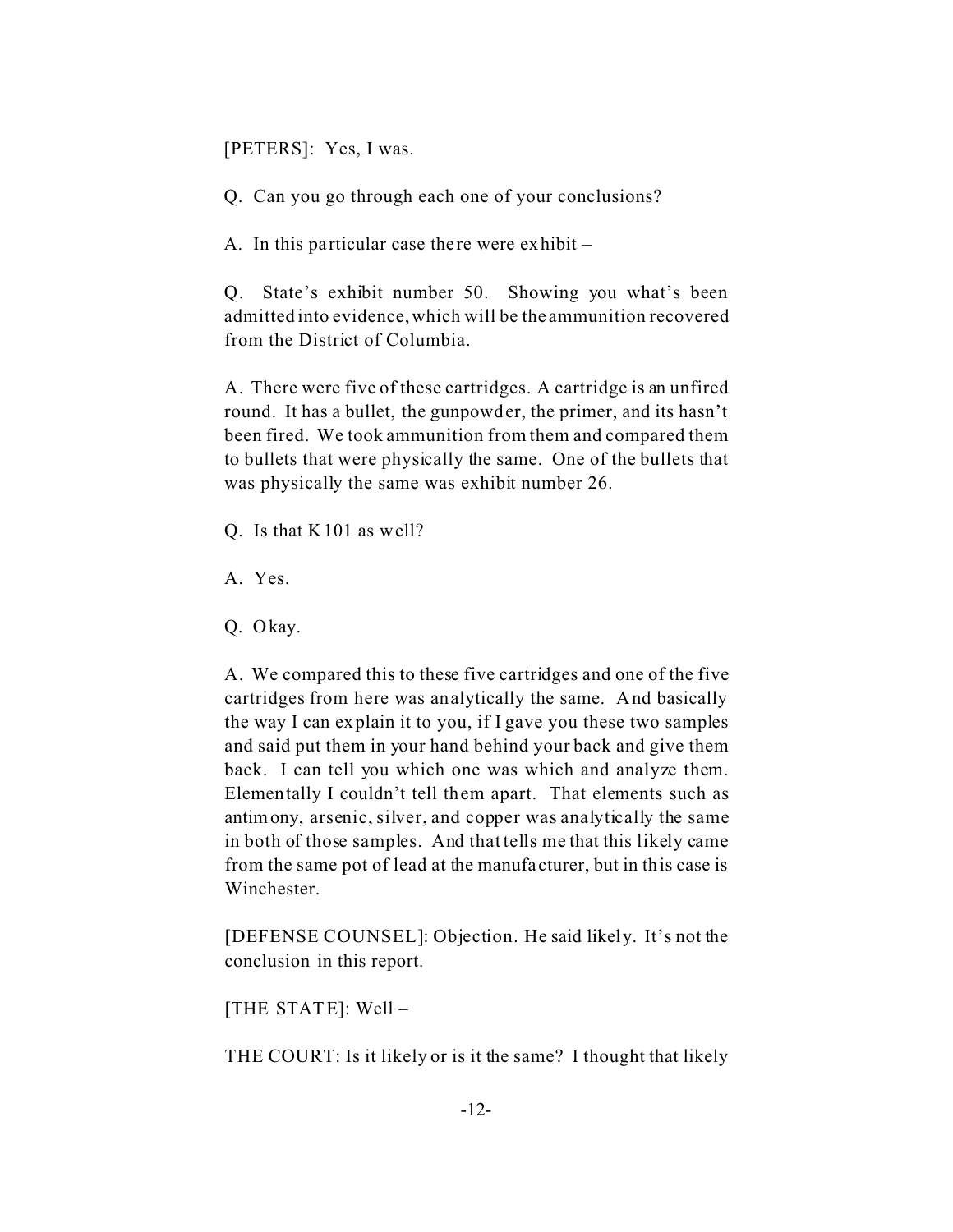was you compared it to bullets that are physically the same. Physically likely the same or physically the same? What is your testimony?

[PETERS]: Where the bullet and the cartridges are analytically indistinguishable so they're the same in the composition. What does that mean? It means they're likely or consistent as my report says. Well, it came from the same smelt of lead.

[DEFENSE COUNSEL]: The word likely is not in your report, sir. The word consistent with is.

[THE STATE]: Objection.

THE COURT: You can ask him about that.

[THE STATE]: Now with State's exhibit – State's exhibit number 27, K102, did you have occasion to analyze that?

A. Yes.

Q. And what were your results with that?

A. Here again this is another bullet and I analyzed it and compared it to these five cartridges. And one of these cartridges was analytically indistinguishable to each other. Different composition that the first group I talked about. So they would each come basically from a different smelt of lead made at Winchester.

Q. So they're consistent with having been originated or made from the same manufactured source?

A. Yes.

On cross-examination, Clemons's counsel did not question the validity of CBLA, but rather,

requested that Peters restate his conclusions based on the analysis.

To counter Peters's testimony, Clemons presented the testimony of William Tobin,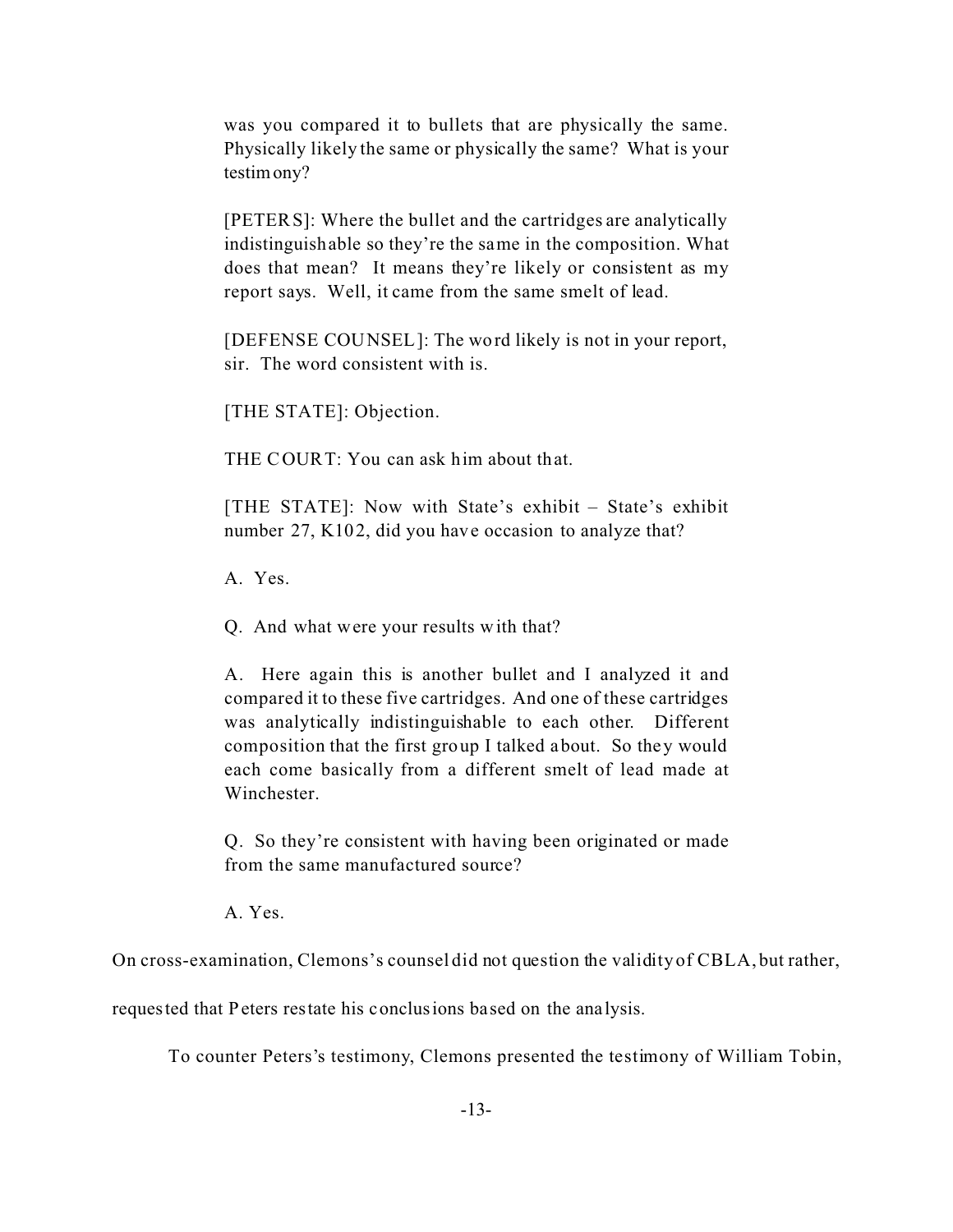a consulting forensic metallurgist who had been a special agent at the FBI for twenty-seven years and who had been assigned to the FBI Laboratory in Quantico, Virginia as a forensic metallurgist prior to his retirement in 1998. Tobin testified that when he retired he initiated a study of CBLA because he noticed a "contradiction between metallurgic [principles] and the [principles] required to accept the practice of comparing bullet leads." After collaborating with other chemists in the lead industry, Tobin had concluded that the practice was "seriously flawed;" he testified:

> The three basic premises are assumptions required for validity have been proven by our research to be false premises. And it's our general conclusion that the practice of comparing bullet lead has limited, if any, forensic value.

> In fact the German FBI doesn't even use it nor does the ATF over here in the U.S. for anything other than investigative purposes. They do not use it for evidence of guilt. So our conclusion is that we – I don't take issue in the study and prior to my publication in the area I decided it will be very convenient for understanding to bifurcate the process into three stages or three phases.

> > \* \* \*

The first phase being the actual sample preparation and then sticking it in the machine and – very complicated and high tech machine.

\* \* \*

But the first phase I chose to characterize as the analysis phase where the sample is being prepa red and analytically analyzed for what compositions are in the lead. I'm sorry, what elements, chemical elements are in the lead. In other words, what the composition of the lead is.

The second phase I considered the grouping phase. Where once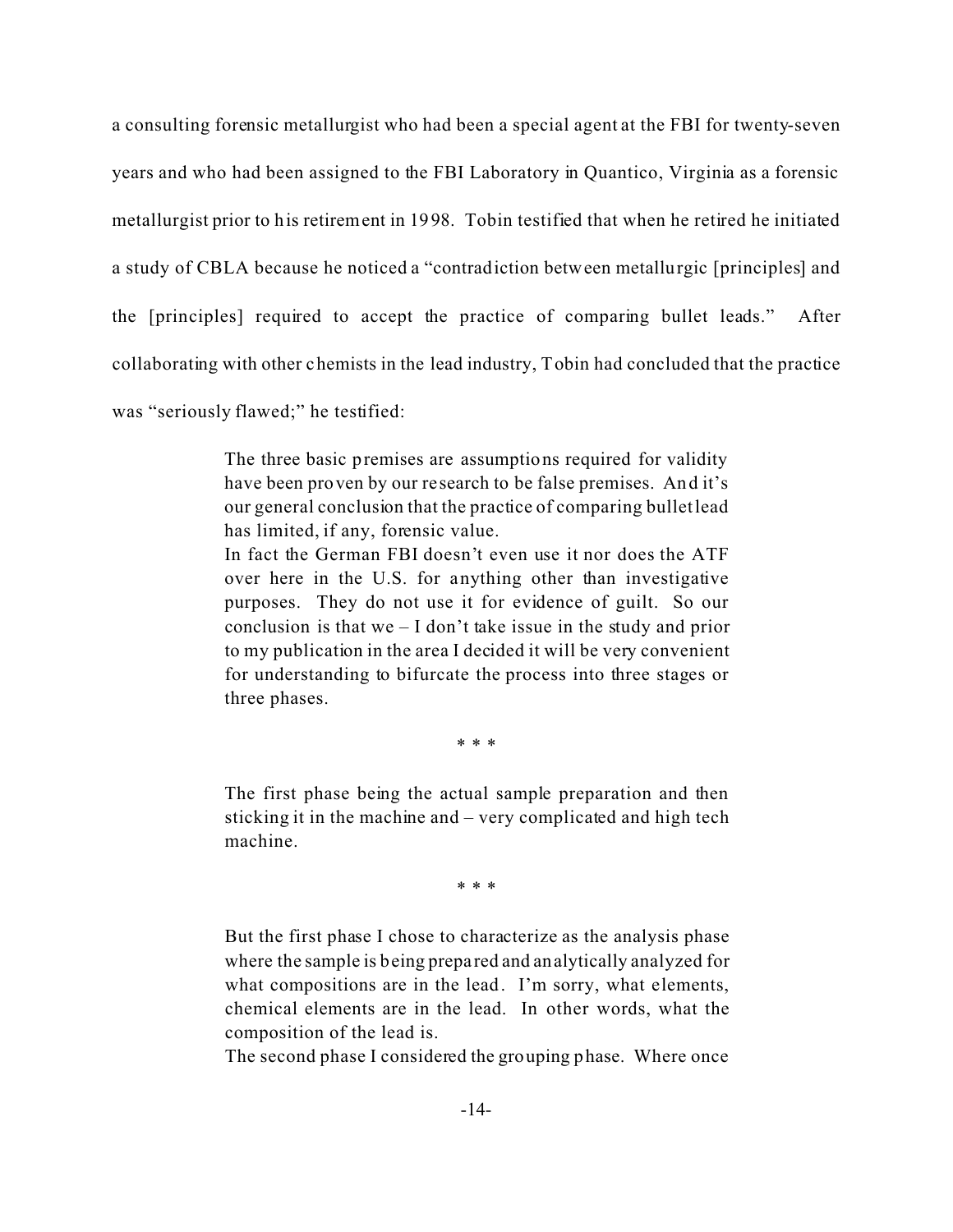the machine spits out what the composition of the bullets are or what the samples are, the analyst then decides to group. To make a decision as to which of these compositions he or she considers analytically distinguishable or which ones are considered close enough to be considered analytically indistinguishable on the division of the analytical requirement. Because there's always errors in these analyses.

The third phase I designated the inference phase. In other words, what conclusions will the examiner now reach after the grouping phase. In other words, what is the examiner going to conclude after he or she has looked at these compositions to decide which ones they will call analytically indistinguishable and which ones are considered analytically distinguishable.

We generally do not challenge phase one of the practice. We don't take issue with the analysis phase. We do challenge the grouping basis for several reasons and we strenuously challenge the inference phase or conclusions that have been rendered in courtrooms for that. And maybe a good one line analogy to compare the basis for our challenge will be similar to blood testing. For example, a sample of blood is taken from me and a sample of blood is taken from anybody in the courtroom. A generally accepted technique. And the blood is analyzed for sodium, potassium, iron, copper, HDL, LDL. Normal analytes that blood is analyzed for.

Then let's presume that those two blood samples from someone in the courtroom and my blood are found. The analytes are found to be analytically indistinguishable. We don't challenge the analysis of the blood. That's a generally accepted practice. However, the practice as I have seen it practiced for over three decades is the inference phase. The conclusions, therefore, that because the analytes in by blood and the analytes in someone's blood in this courtroom are analytically indistinguishable, therefore, the two of us came from the same source as to parents. It's clearly an unjustifiable extrapolation. And that has been occurring in over three decades in this practice and that's one of the objections of about 18 to the practice bec ause it basically summarizes.

The other primary challenge that we have is for the current proceeding relates to forensic value. And the analogy there is because of the retail study of the distribution studies that I have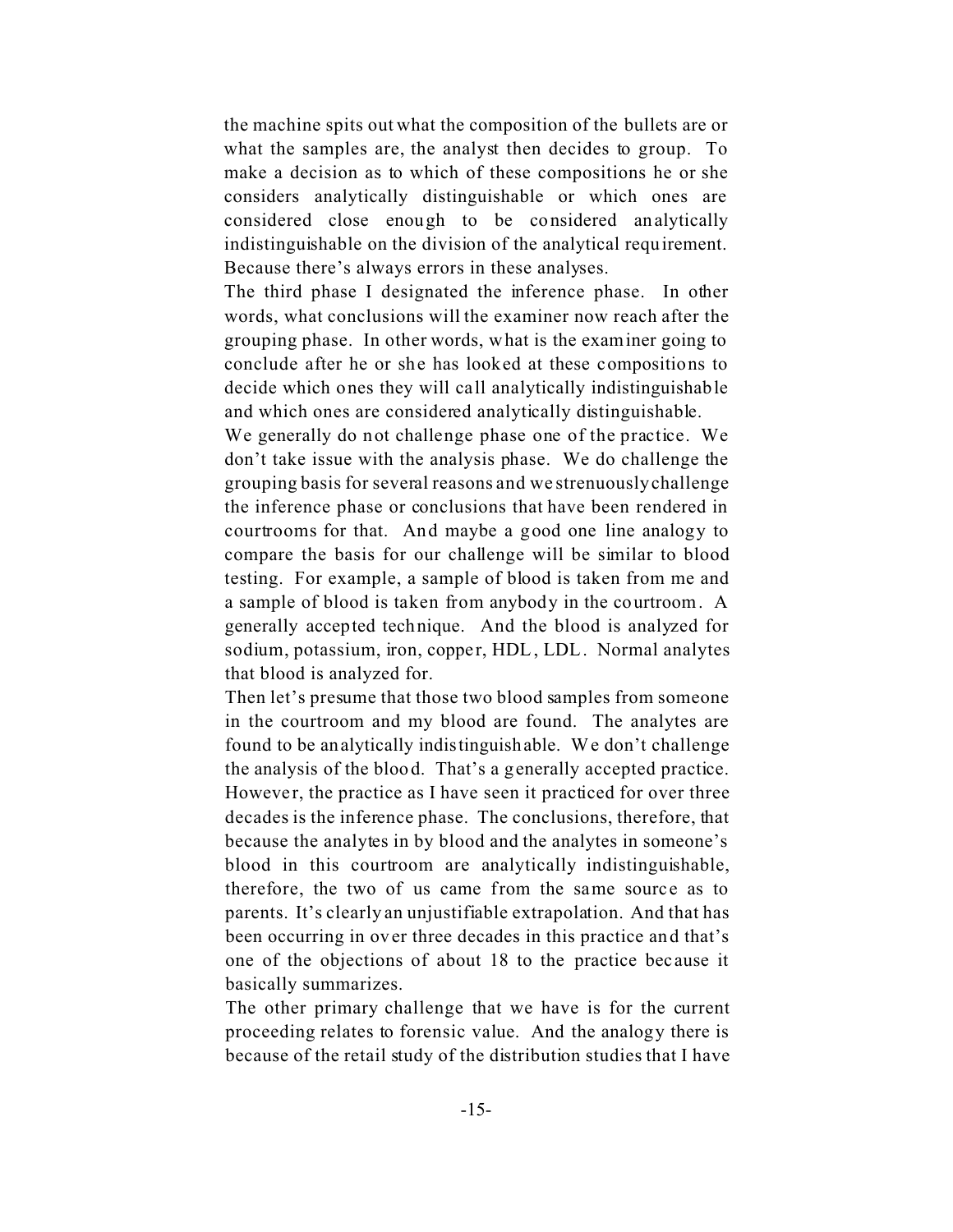conducted or we are conducting as well which confirms my original hypothesis. And, that is, what is the value of making these associations when it's very possible that every citizen in the County has bullets of the same composition. Those are called distribution considerations.

What we have found is that is analogous to an expert testifying that he has made an association between two denim fibers. Everyone knows how prevalent blue – what is the value of the blue denim match? Next to nothing because of the prevalence of blue jeans. We find that very similar to what is being offered in court as to a bullet lead composition. It's very bad with .22 caliber. That's the highest turnover caliber out there in the industry.

And those are the basis of my studies to date. In Juneau, Alaska and in Fredericksburg, Virginia. It's even worse for calibers. The more expensive and low turnover calibers such as 9mm's, which I believe is involved in the case at Bar. So the second primary major objection that we have is what is the forensic value of such associations. There has never been any studies conducted to determine that prior to my own studies as in this past year.

Also the University of California is now currently actively associated with my study and they're actually conducting studies as well on the West Coast. I have conducted the studies in Juneau, Alaska. Extremely shocking results we find from those and in Fredericksburg, Virginia.

On the bases of the National Institutes of Sciences study, an Iowa State University Study, and

the German FBI and United States ATF, Tobin concluded:

At this time the best – the only scientifically valid conclusion that can be rendered is under the best of circumstances is that it's possible that two bullets came from the same source. But we found in our studies that the practice is as invalid for exclusion as it is for inclusion. So I would point out as well that bullets could be totally, radically different compositions and still come from the same source. And I can demonstrate that later with the easel if you like.

But to reiterate it's our individual and collective assessment and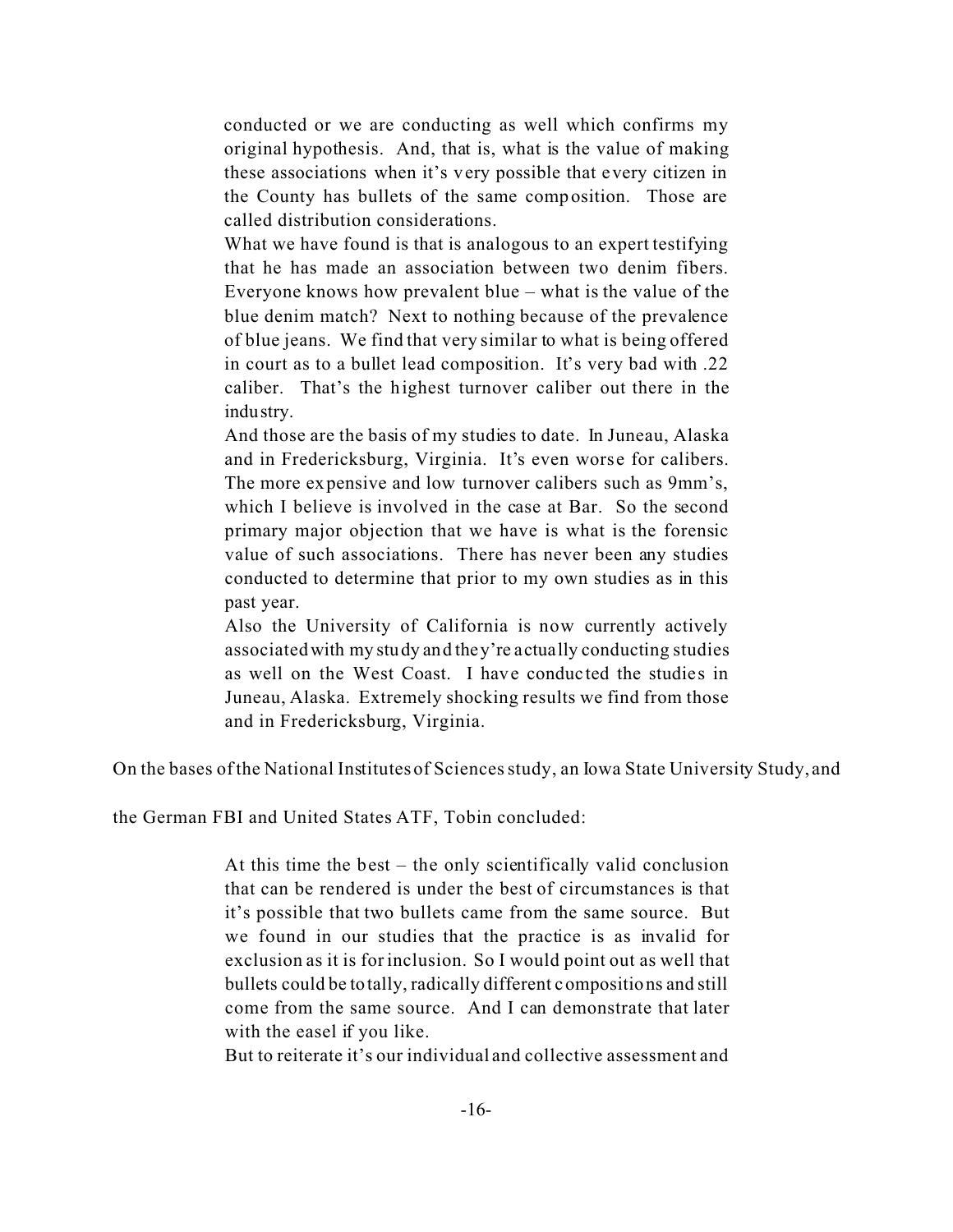opinion that the best conclusion that can be rendered is that it's possible two bullets came from the same molten source. So then we are all in agreement as well as to what was the forensic value to that association. And the analysis I use again is with the blue denim fiber.

At the close of the trial, the jury convicted Clemons of second degree murder and use

of a handgun in the commission of a felony. On February 27, 2004, the court imposed an

aggregate sentence of forty-two years imprisonment. Clemons thereafter noted his appeal

to the Court of Special Appeals. The Court of Special Appeals, in an unreported opinion,

determined that Clemons did not preserve the issue of the admissibility of CBLA because he

failed to renew his objection to the admission of Peters's testimony regarding CBLA at trial.

On July 27, 2005, Clemons filed a petition for writ of certiorari with this Court and

presented the following issues for our consideration, which we have renumbered:

1. Was the issue of the admissibility of "expert" opinion testimonyconcerning comparative bullet lead analysis preserved for review, where the parties litigated the admissibility of expert opinion testimony in this field, and the trial court rules it admissible, immediately preceding the witness's testimony?

2. Is the testimony of an "expert" in the field of comparative bullet lead analysis admissible, where that field is not generally accepted in the scientific community, where there has been no showing that comparative bullet lead analysis is reliable?

3. Where Mr. Clemons's alleged possession of a handgun and bullets was a critical component of the State's case, was evidence of his prior acquittal of those charges admissible, where the acquittal took place in the District of Columbia? $[9]$ 

<sup>&</sup>lt;sup>9</sup> At trial, the prosecution also elicited testimony from two District of Columbia (continued...)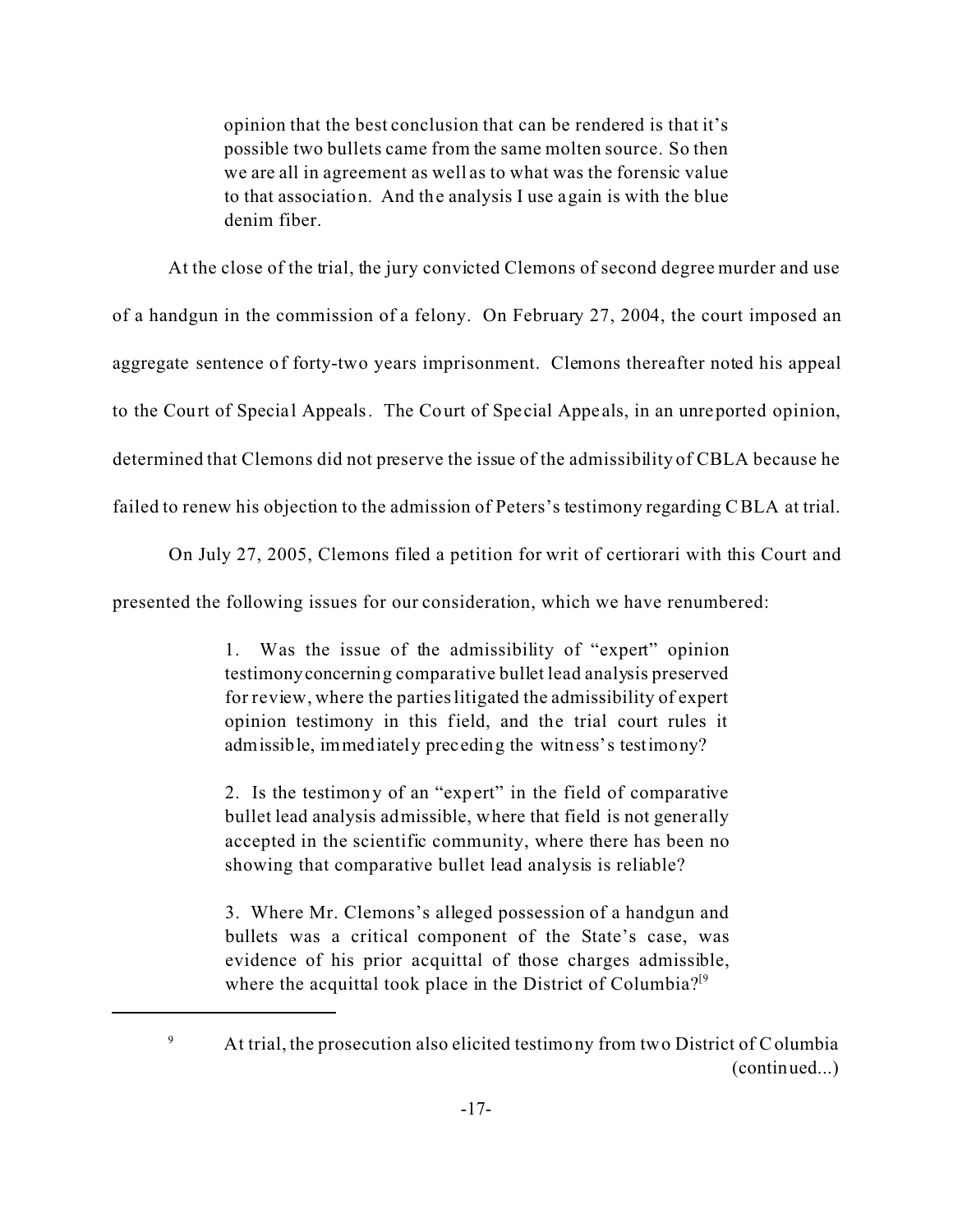On October 3, 2005, we granted the motion and issued the writ. *Clemons v. State*, 389 Md. 124, 883 A.2d 914 (2005). We hold that CBLA is not admissible under the *Frye-Reed* standard because it is not generally accepted within the scientific community as valid and reliable. Because we will reverse the dec isions of the Court of Special Appeals and the Circuit Court on the basis of that error alone, we will not address the issue of whether Clemons's acquittal in the District of Columbia is admissible.

### **Standard of Review**

It is well settled that "the admissibility of expert testimony is a matter largely within the discretion of the trial court, and its action in admitting or excluding such testimony will seldom constitute a ground for reversal." *Oken v. State*, 327 Md. 628, 659, 612 A.2d 258, 273 (1992), quoting *Stebbing v. State*, 299 Md. 331, 350, 473 A.2d 903, 912, *cert. denied* 469 U.S. 900, 105 S.Ct. 276, 83 L.Ed.2d 212 (1984); *see also State v. Smullen*, 380 Md. 233, 844 A.2d 429 (2005). Appe llate review of a trial court's decision regarding the admissibility of expert scientific testimony under *Frye*, and *Reed*, however, is *de novo*. *Wilson v. State*, 370

(...continued)

9

Metropolitan Police Officers regarding a gun that was recovered from a car in which Clemons was a passenger during a routine traffic stop. Clemons argued that he should be permitted to introduce evidence concerning his acquittal of gun possession charges in the District of Columbia. The trial court admitted the testimony of the officers as well as the handgun and did not allow defense counsel to inquire as to whether Clemons was charged with anything as a result of the traffic incident, ostensibly leading to his acquittal of the possession charge s, because the State did not do so on direct examination. The Co urt of Special Appeals held that Clemons did not properly preserve the issue for appellate review because he did not attempt to raise the issue of his acquittal following the prosecution's questioning of the police officers.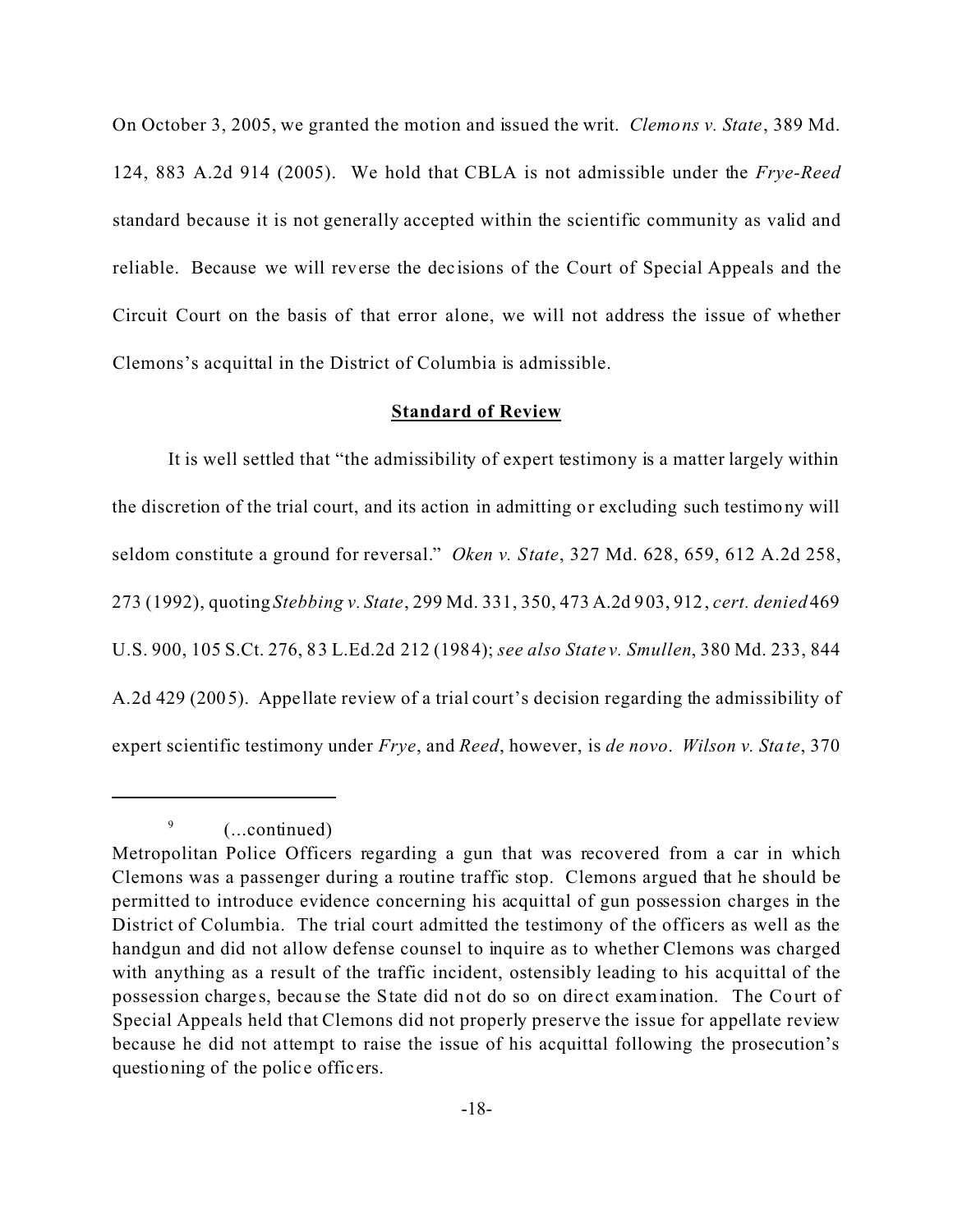Md. 191, 201 n.5, 803 A.2d 1034, 1040 n.5 (2002). Moreover, we are not limited to the information contained in the record and "can and should take notice of law journal articles, articles from reliable sources that appear in scientific journals, and other publications which bear on the degree of acceptance by recognized experts that a particular process has achieved." *Id.* at 201, 803 A.2d at 1040. *See Reed*, 283 Md. at 399, 391 A.2d at 377 ("Thus, based on our examination of the record in the instant case, the judicial opinions which have considered this question, and the available legal and scientific commentaries, we do not believe that "voiceprint" analysis has achieved the general acceptance in the scientific community, at this time, which is required under *Frye*."); *Wilson*, 370 Md. at 203-207, 803 A.2d at 1041-43 (addressing numerous studies on sudden infant dea th syndrome which were not included in the record); *Collins v. State*, 296 Md. 670, 695-700, 464 A.3d 1028, 1041-43 (1983) (examining a variety of articles and studies on hypnosis not contained in the record).

#### **Discussion**

Clemons argues that he preserved the issue of the admissibility of Peters's testimony because at the time of the trial court's ruling, his objection to the testimony was still outstanding. Moreover, he asserts that it is apparent from the record that when the trial court issued its ruling that the testimony was admissible at the close of Peters's voir dire, it issued a final ruling on the objection to both the admissibility of expert testimony on CBLA and on the admissibility of Peters's testimony in particular. Therefore , he contends that it was unnecessary for him to re state the objection before the court ruled on his motion *in limine* to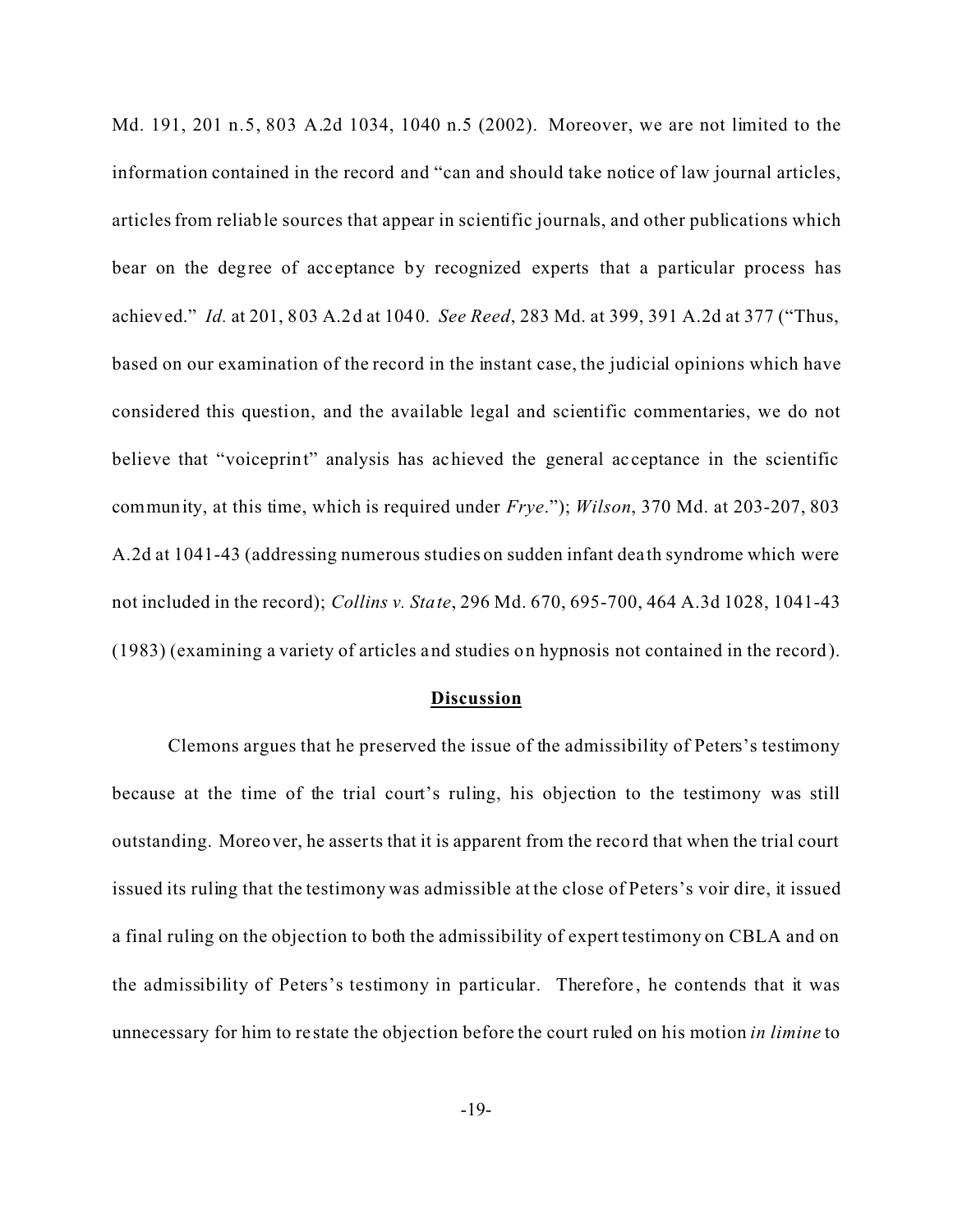exclude the evidence.

Clemons also argues that expert testimony on CBLA is not admissible because the process is not generally accepted in the scientific community as required under the *Frye-Reed* test. Furthermore, Clemons asserts that the State cannot produce any published studies that recognize CBLA as reliable when introduced as evidence that a bullet associated with the defendant and a bullet recovered from a crime scene were derived from the same source of lead. Therefore, according to Clemons, the trial court erred in admitting Peters's testimony concerning CBLA.

Conversely, the State counters that neither of the issues presented to this Court has been properly preserved for appellate review. According to the State, Clemons waived his objection to the admission of Peters's testimony regarding CBLA because he failed to object at the conclusion of Peters's voir dire or when Peters testified to his conclusions that two bullet fragments recovered from the victim were analytically indistinguishable from cartridges recovered from a handgun seized at the time of Clemons's arrest in the District of Columbia. Moreover, the State contends that the issue also was waived when Clemons introduced expert testimony regarding CBLA during the defense case.

The State also argues that Clemons's argument based on the *Frye-Reed* standard is meritless. According to the State, CBLA conducted through inductively coupled plasmaoptical emission spectroscopy ("ICP-OES") is generally accepted in the scientific community as required under the *Frye-Reed* test. Moreover, the State argues that if the admission of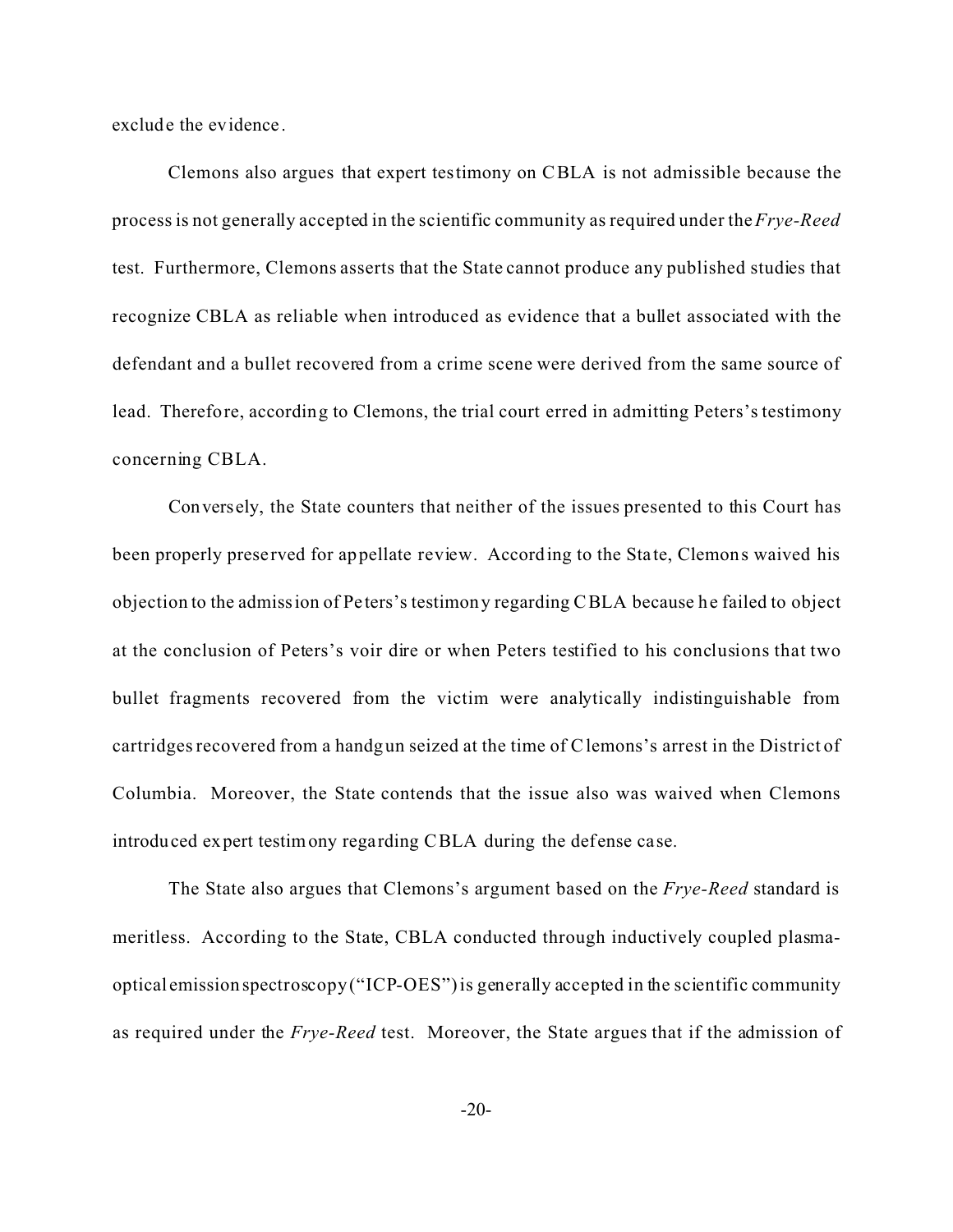Peters's testimony on CBLA was error, it was harmless beyond a reasonable doubt based on the other evidence introduced.

#### **Issue Preservation**

As a threshold issue we must address Clemons's contention that the Court of Special Appeals erroneously concluded that he did not properly preserve his objection to the admission of Peters's expert testimony because he did not restate his objection after the completion of Peters's voir dire or during Peters's testimony.

Maryland Rule 4-323 (a) mandates that "[a]n objection to the admission of evidence shall be made at the time the evidence is offered or as soon thereafter as the grounds for the objection become apparent. Otherwise, the objection is waived." As we have repeatedly noted, generally, "when a motion *in limine* to exclude evidence is denied, the issue of the admissibility of the evidence that was the subject of the motion is not preserved for appellate review unless a contemporaneous objection is made at the time the evidence is later introduced at trial." *Klauenberg v. State*, 355 Md. 528, 539-40, 735 A.2d 1061, 1067 (1999). *See also Reed v. State*, 353 Md. 628, 638, 728 A.2d 195, 200-01 (1999).

In *Watson v. State*, 311 Md. 370, 535 A.2d 455 (1988), however, we recognized an exception to the general requirement of contemporaneous objection for preservation of the issue. Watson, charged with rape and various lesser included offenses, filed a motion *in limine* asking the court to rule that his 1982 Virginia attempted rape conviction and a prior theft conviction could not be used for impeachment. The trial judge denied Watson's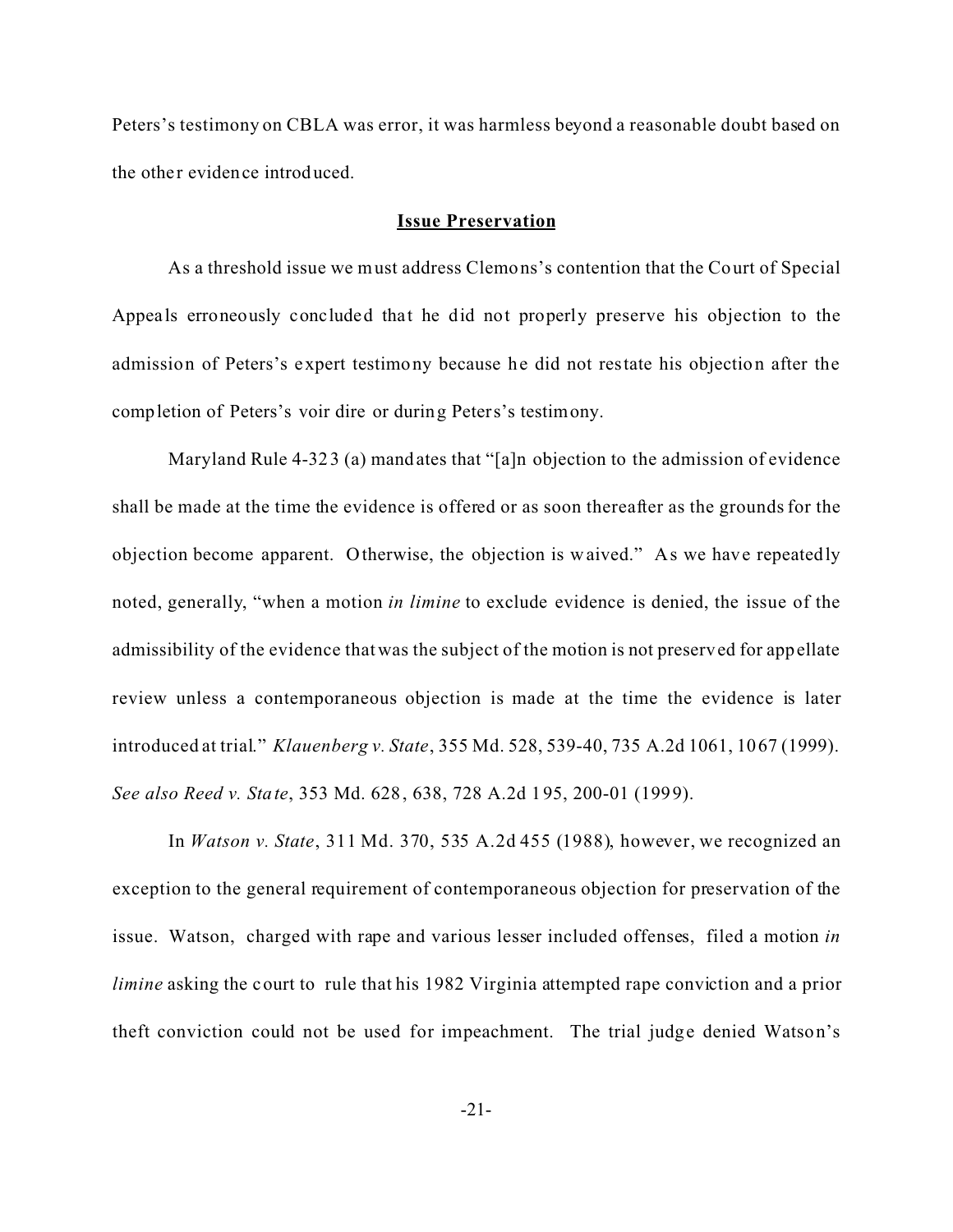motion. At trial, Watson testified on his behalf and at the close of his testimony, the prosecutor informed the court of his intention to impeach Watson on cross-examination through the use of Watson's prior convictions, which the trial judge permitted without a contemporaneous objection being made by Watson's counsel. The prosecutor then crossexamined Watson as to his attempted rape and theft convictions without objection.

This Court found that Watson's objection to the use of his attempted rape conviction for impeachment was preserved for appellate review despite the fact that Watson's counsel did not object when Watson was subject to cross-examination about his convictions. *Id.* at 372 n.1, 535 A.2d at 457 n.1. We observed that normally Watson's prior objection to the court's pretrial ruling regarding the admissibility of the convictions would not be sufficient to preserve the issue for our review. *Id.* We noted, however, that because the trial court affirmed his pretrial ruling immediately prior to the prosecutor's cross-examination of Watson, requiring Watson to make "yet another objection only a short time after the court's ruling to admit the evidence would be to exalt form over substance." *Id.* Thus, we concluded that the issue of the admissibility of Watson's attempted rape conviction was preserved for appellate review.

The case *sub judice* presents a similar factual scenario. In the case at bar, after the State questioned Peters regarding his qualifications and offered him as an expert in CBLA, Clemons objected regarding the admissibility of the proffered scientific evidence and the trial court permitted him to conduct a voir dire examination of Peters without ruling on his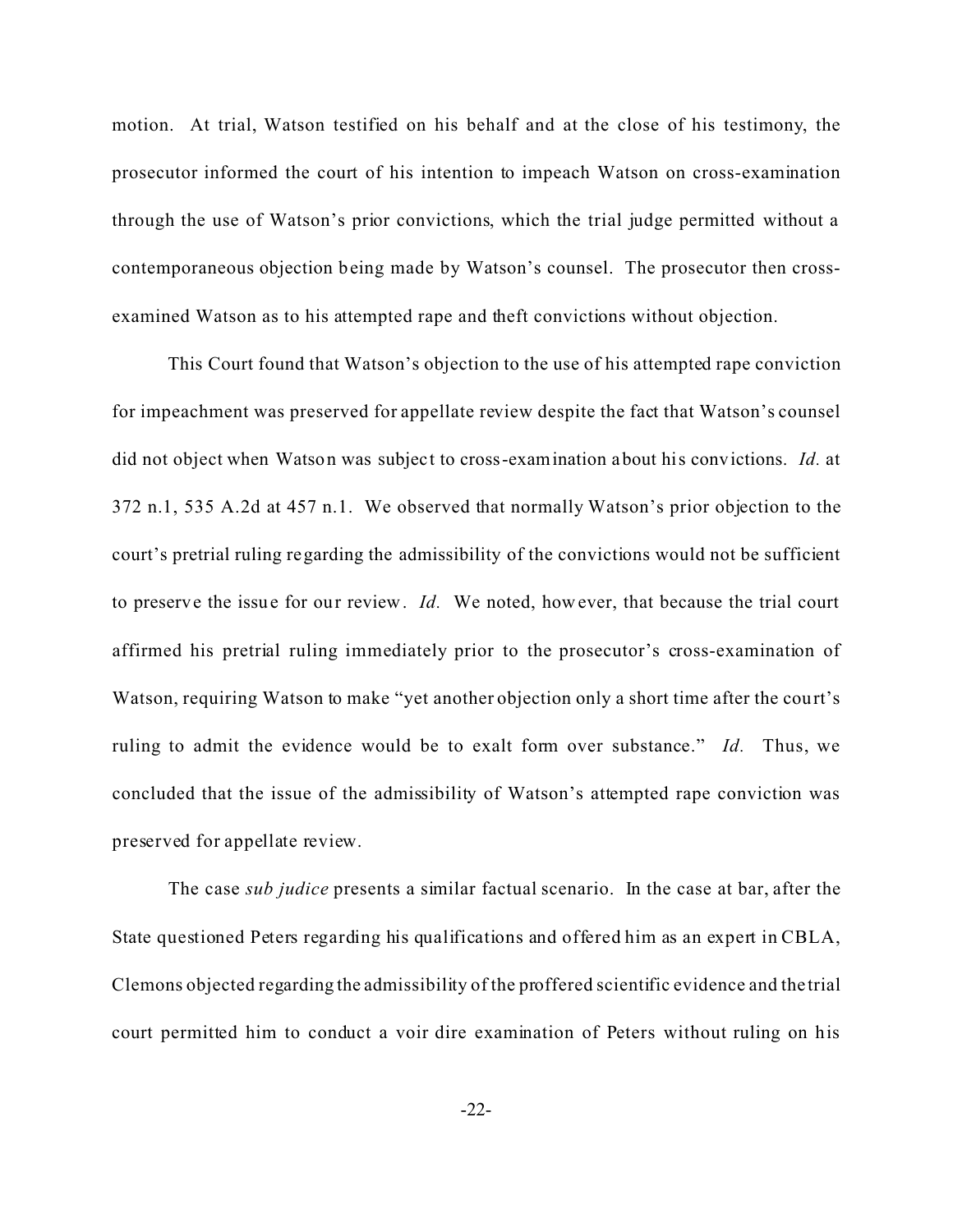objection. After the State asked several more questions on redirect, the State again proffered Peters as an expert in CBLA without objection by Clemons. The trial court then stated that it would qualify Peters as an expert in CBLA and permit him to testify concerning CBLA, and effectively overruled Clemons's prior objection. Although when additional information is adduced after the initial objection is made, the better practice is to renew the objection to ensure that the court is aware that the party intends to maintain its objection to the admission of the testimony, based on the facts of this record, the trial judge clearly understood that he was ruling on the defense 's prior objection during voir dire to Peters's admission as an expert and the admissibility of the underlying scientific evidence, as well as the defense's outstanding motion *in limine* regarding Peters and CBLA. Moreover, there were no circumstances from which a reasonable person could infer that defense counsel, based on the subsequent voir dire, intended to withdraw his objection at the close of all voir dire. Furthermore, based on the proximity of Clemons's objection and the trial judge's ruling regarding the admissibility of the scientific evidence, we find no reasonable basis for distinguishing the present case from that before us in *Watson*. Therefore, we determine that to require Clemons to restate his objection minutes after he originally made it would be to elevate form over substance and conclude that Clemons preserved the issue of the admissibility of Peters's expert testimony regarding CBLA and its implications for appellate review.

### **The** *Frye-Reed* **Test**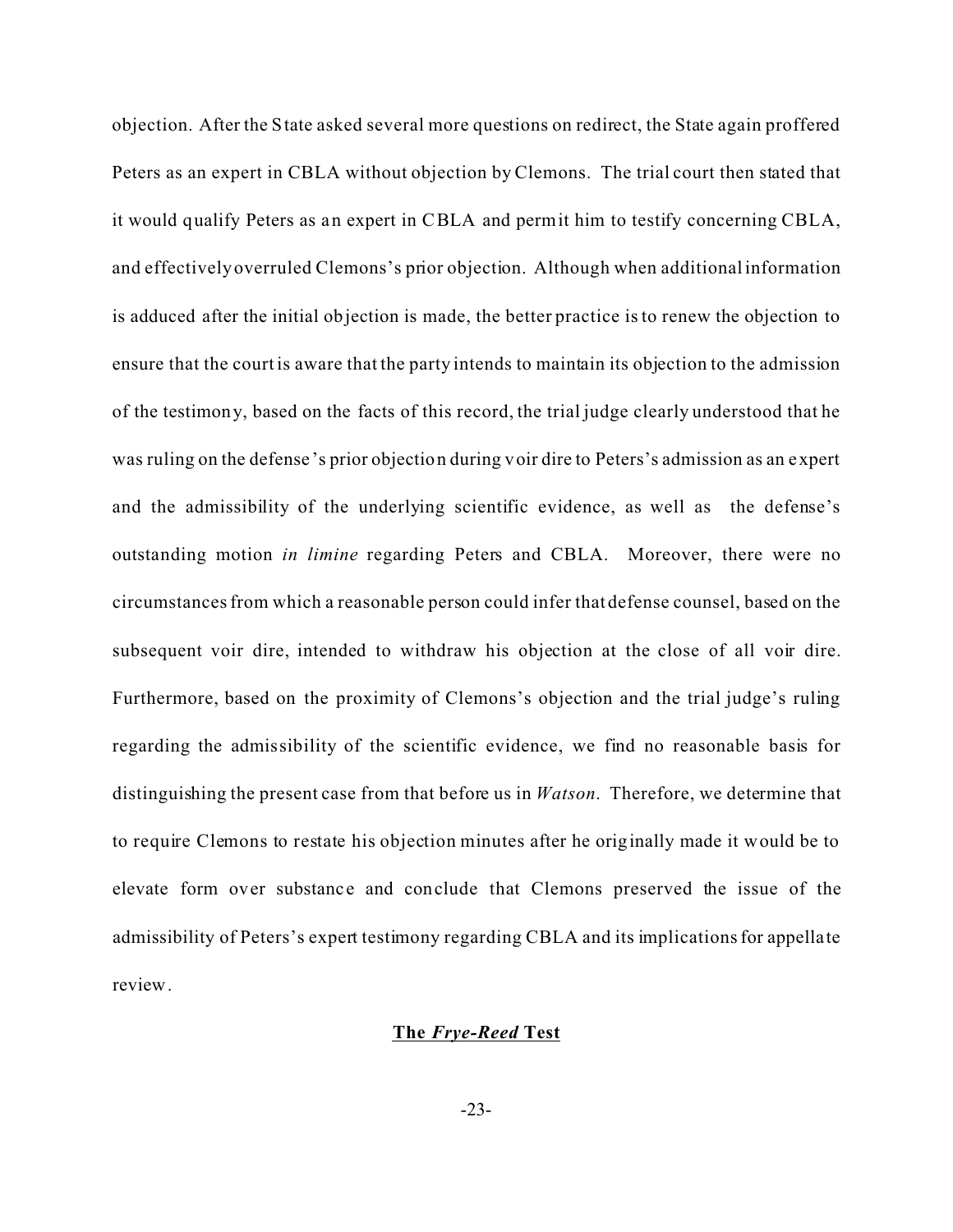In *Reed v. State*, 283 Md. 374, 391 A.2d 364 (1978), this Court adopted the standard set forth in *Frye v. United States*, 293 F. 1013 (D.C. 1923), to determine the admissibility of scientific evidence and expert te stimony. *See Reed*, 283 Md. at 389, 391 A.2d at 372; *Wilson*, 370 Md. at 201, 803 A.2d at 1039 (affirming this Court's adoption of the *Frye* standard). Writing for this Court in *Reed*, Judge Eldridge observed that prior to the admission of expert testimony based on the application of novel scientific techniques, the party seeking to use the expert testimony must establish that the particular methodology is valid and reliable. *Reed*, 283 Md. at 380, 391 A.2d at 367. As we noted in *Wilson*, through our discussion of the reasoning in *Reed*,

> Where the validity and reliability is so broadly and generally accepted within the scientific community, as is the case of ballistic tests, blood tests, and the like, a trial court may take judicial notice of its reliability. Likewise, a court may take judicial notice that certain procedures, widely recognized as bogus or experimental, are unreliable. When the reliability of a particular technique is not subject to judicial notice, however, 'it is necessary that the reliability be demonstrated before testimony based on the technique can be introduced into evidence. Although this demonstration will normally include testimony by witnesses, a court can and should take notice of law journal articles, articles from reliable sourc es that appe ar in scientific journals, and other publications which bear on the degree of acceptance by recognized experts that a particular process has achieved.' The Court concluded that the proper test for establishing the reliability of scientific opinion is whether the basis of that opinion is generally accepted as reliable within the expert's particular scientific field.

*Wilson*, 370 Md. at 201, 803 A.2d at 1039-40 (citations omitted). If the trial court determines

that the test is admissible, on appellate review, this Court must independently apply the *Frye-*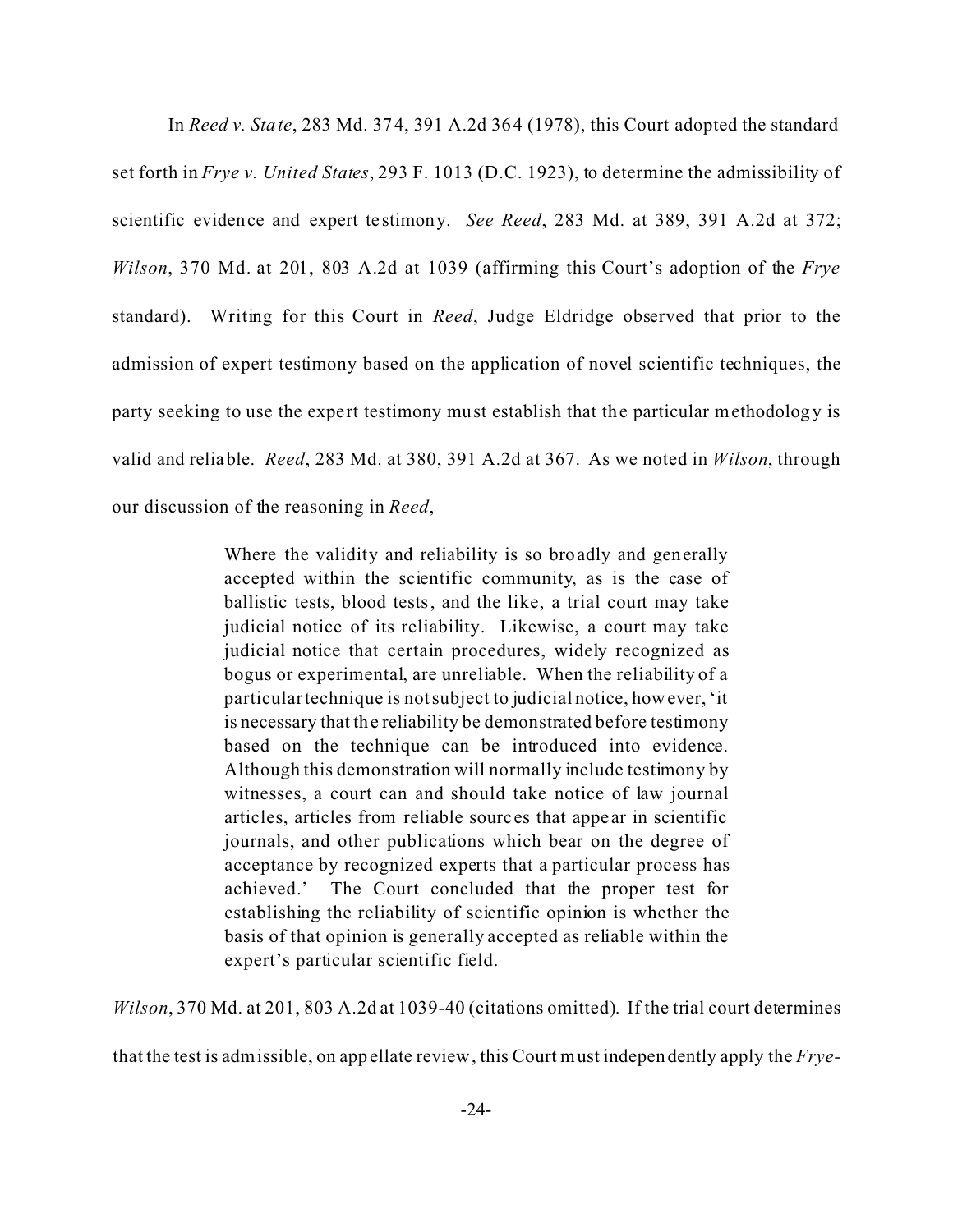*Reed* test to the scientific techniques at issue. *See Wilson*, 370 Md. at 201 n.5, 803 A.2d at 1040 n.5; *Reed*, 283 Md. at 399, 391 A.2d at 377 ("Thus, based on our examination of the record in the instant case, the judicial opinions which have considered this question, and the available legal and scientific commentaries, we do not believe that "voiceprint" analysis has achieved the general acceptance in the scientific community, at this time, which is required under *Frye*").

To better understand the scientific procedures at issue in the case *sub judice* and the application of the *Frye-Reed* standard, a brief discussion of the bullet manufacturing process and the development of CBLA is required. The lead used to manufacture bullets is derived from secondary lead smelters which salvage lead from recycled automobile batteries. Charles A. Peters, *The Basis for Compositional Bullet Lead Comparisons*, 4 Forensic Sci. Communications (2002). After separating the batteries into their main components, plastic, acid, and lead, the smelters mix the lead derived from batteries with lead from other sources and melt the mixture in kettles with capa cities up to one hundred tons. *Id.* The scrap lead is then processed into ingots<sup>10</sup> (also called "pigs" in relevant publications). *Id.* 

The lead is provided to bullet manufacturers in one of several forms: ingots, which vary from sixty-five to eighty pounds; billets, which range from one hundred to three hundred pounds; and sows, which are approximately two thousand pounds. *Id.* If the lead is provided

Ingot is defined as "a mass of metal cast into a convenient shape for storage or transportation to be later remitted for casting or finished." Webster's Third New Int'l Dictionary, 1162 (2002).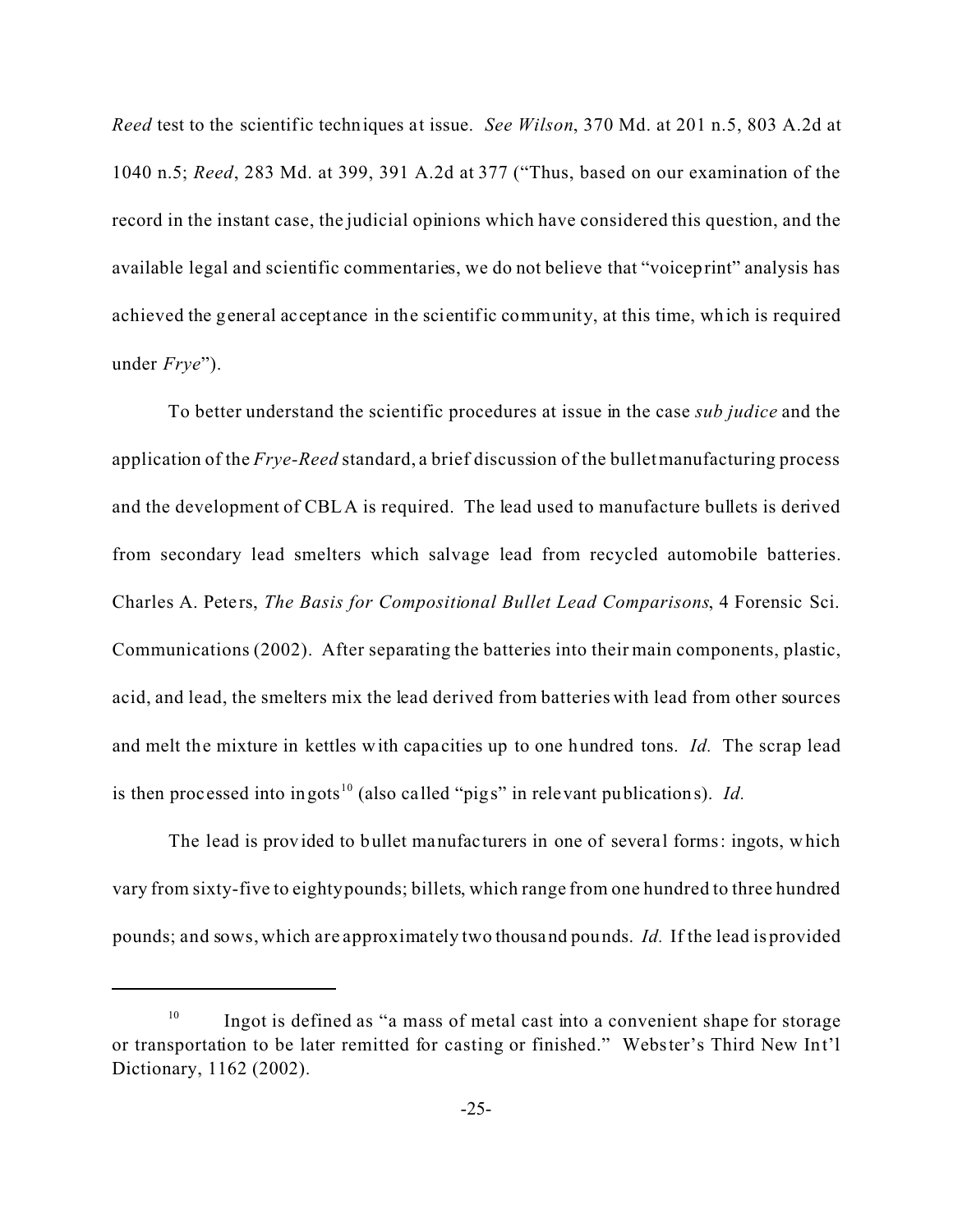in one of the latter two forms, it is remelted in seven- to ten-ton pots and combined with lead remnants from the bullet manufacturing process, which may include rejected bullets, excess lead from the bullet molding process, or other scrap lead in the facility. *Id.* "The molten lead is then poured into a billet mold and allowed to cool and solidify." *Id.* The quantities of lead are made into wire by squeezing them through a narrow opening, which is then cut into slugs. *Id.* Slugs are shaped into bullets through a process called "swaging," which involves a die that applies compressive force by hammering radially on the slug, then tumbled for smoothness and loaded along with gunpowder into cartridge cases. *Id.* The cartridges are loaded into boxes and stamped with a packing code. *Id*. The number of bullets manufactured from a single melt varies widely. "For example, a melt pot of 200,000lbs will yield 35,000,000 .22-caliber bullets, which a pig or ingot will yield 10,000 to 20,000 bullets. The yield for larger caliber bullets will be smaller." Michael O. Finkelstein & Bruce Levin, *Compositional Analysis of Bullet Lead as Forensic Evidence*, 13 J. L. & Pol'y 119, 121 (2005).

With this manufacturing process in mind, we turn to the origin and processes of CBLA. During the 1960's, researchers at Gulf General Atomic explored the possibility of analyzing the elements found in bullet lead as a forensic tool in criminal investigations through neutron activation analysis ("NAA") under a contract with the United States Atomic Energy Commission. William A. Tobin, *Comparative Bullet Lead Analysis: A Case Study in Flawed Forensics*, 28 Champion 12, 15 (July, 2004); Edward J. Imwinkelried & William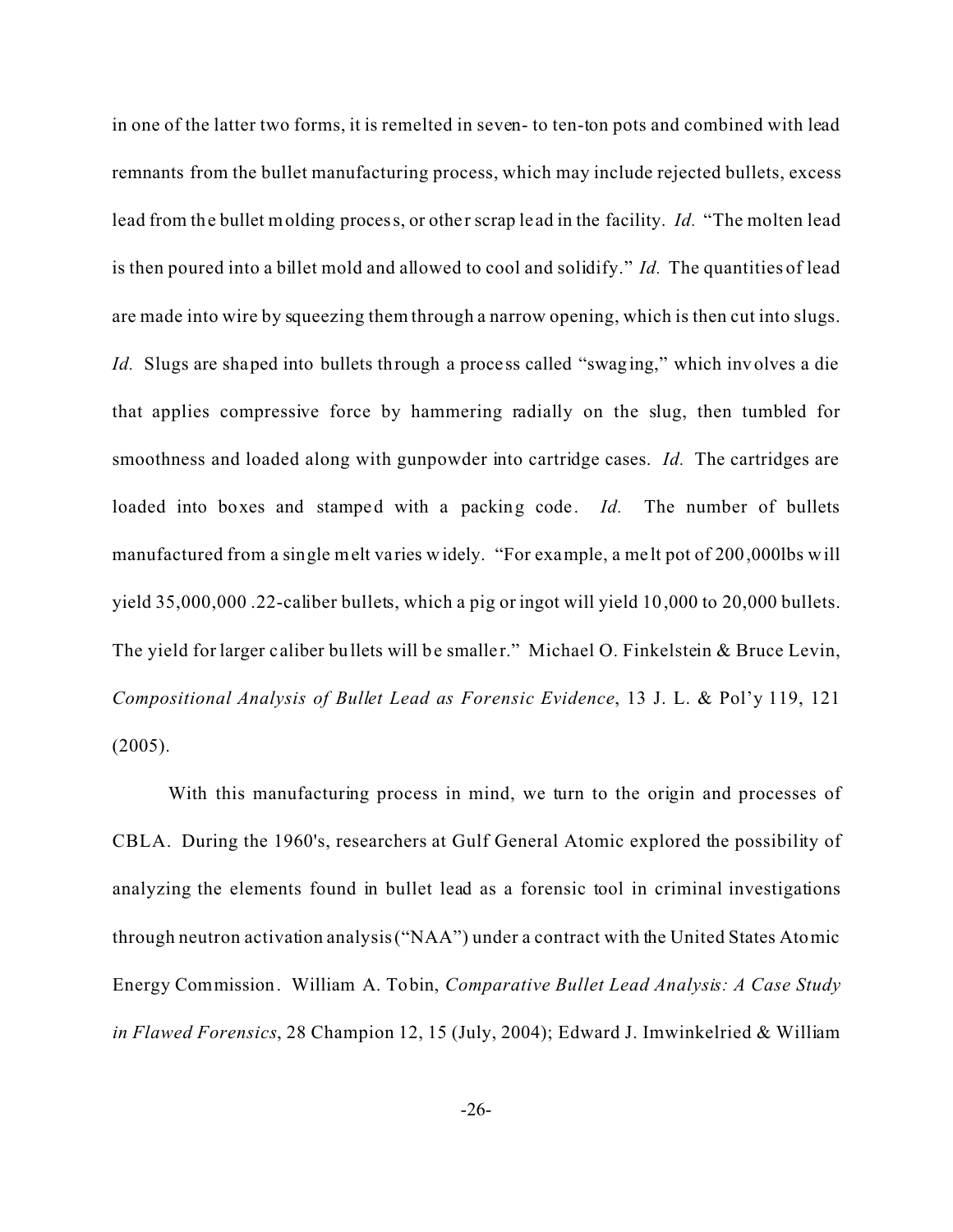A. Tobin, *Comparative Bullet Lead Analysis (CBLA) Evidence: Valid Inference or Ipse Dixit?*, 28 Okla . City U. L. Rev. 43, 48 (2003). Gulf General Atomic used a nuclear reactor to irradiate the lead alloy and then analyzed the radiation emitted from the lead to identify the chemicals present and measure their concentration. *Imwink elreid*, *supra*, at 48. The Gulf General Atomic researchers stated:

> It has been found that the number of (chemical) elements observable (in lead analysis by NAA), and thus the number of points of comparison, is generally limited to three elements, due to the dominance of antimony radioisotopes in the activated bullet lead specimens. This factor, coupled with a high degree of composition uniformity of bullet lead from at least one major manufacturer, imposes some limitations on the method . . . . (T)wo bullets with the same patter of only three identification points are not usually definitively identified as having a common source. (M)atching concentrations of a ll three elements does not indicate that two bullets came from the same lot.

*Id.*, quoting H.R. Lukens, H.L. Schelsinger, V.P. Guinn & R.P. Hackleman, Forensic Neutron

Activation Analysis of Bullet-Lead Specimens, United States Atomic Energy Commission

Report GA-10141 (June 30, 1970).

In the late 1980's and early 1990's, analysts shifted from NAA to a different

methodology, inductively coupled plasma-optical emission spectroscopy ("ICP-OES"). The

National Research Council described the process for ICP-OES as:

For analysis, samples generally are dissolved to form an aqueous solution of known weight and dilution. The solution is aspired into the nebulizer, which transforms it into an aerosol. The aerosol then proceeds into the plasma, it is transformed into atoms and ions in the discharge, and the atoms (elements) are excited and emit light at characteristic wavelengths. The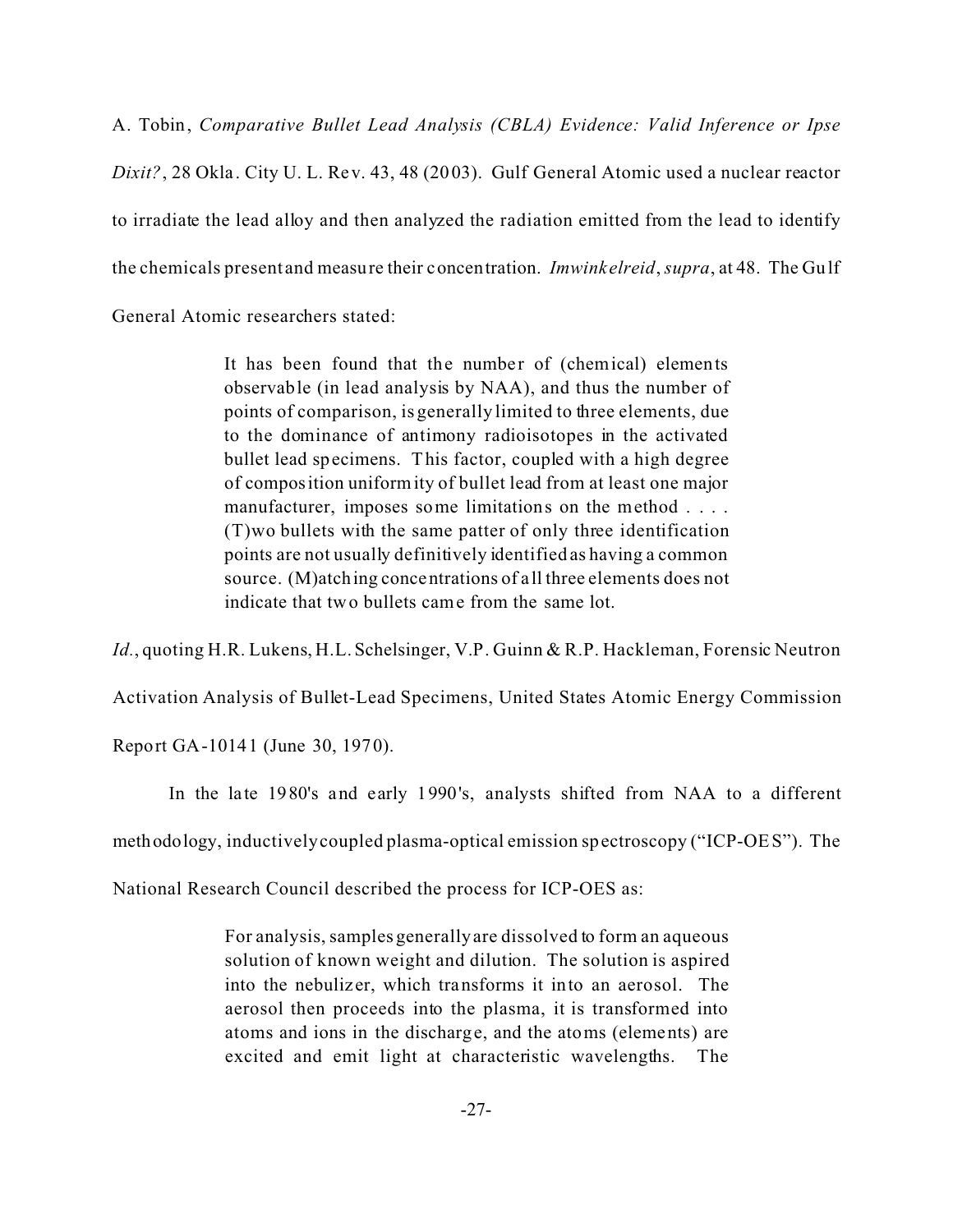intensity of the light at the wavelengths associated with each element is proportional to that element's concentra tion.

The ICP-OES torch consists of three concentric tubes – known as the outer, middle, and inner tubes – usually made of fused silica. The torch is positioned in a coil of a radio-frequency generator. The support gas that flows through the middle annulus, argon, is seeded with free electrons collide with the argon gas and form Ar<sup>+</sup> ions. Continued interaction of the electrons and ions with the radio-frequency field increases the energy of the particles and forms and sustains a pla sma, a gas in which some fraction of the atoms are present in an ionized state. At the same time, the sample is swept through the inner loop by the carrier gas, also argon, and is introduced into the plasma, allowing the sample to become ionized and subsequently emit light.

\* \* \*

Each element emits several specific wavelengths of light in the ultraviolet-visible spectrum that can be used for analysis. The selection of the optical wavelength for a sample depends on a number of factors, such as the other elements present in the sample matrix. The light emitted by the atoms of an element must be converted to an electric signal that can be measured quantitatively. That is achieved by resolving the light with a diffraction grating then using a solid-state diode array or other photoelec tric detector to measure wavelength-specific intensity for each element emission line. The concentration of the elements in the sample is determined by comparing the intensity of the emission signals from the sample with that from a solution of a known concentration of the e lement (standard).

National Research Council, FORENSIC ANALYSIS: WEIGHING BULLET LEAD EVIDENCE 14 (2004) ("NRC Report"). The main purported advantage of ICP-OES over NAA was that ICP-OES permitted the laboratory to analyze six or seven elements present in the le ad alloy: antimony, arsenic, bismuth, cadmium, copper, silver, and tin. *Imwink elreid*, *supra*, 48; NRC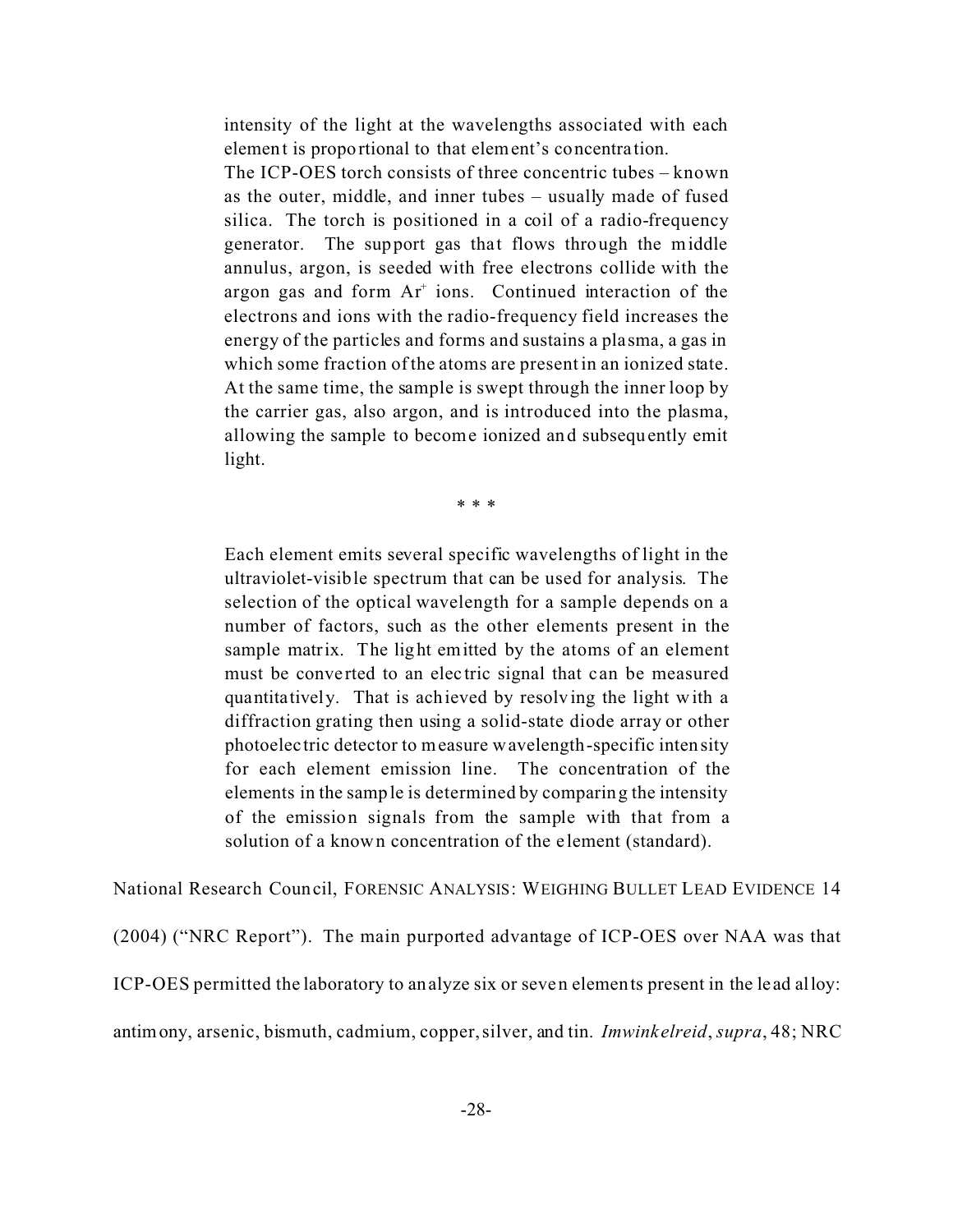Report at 15.

After obtaining the elemental composition numbers, the samples are categorized "according to similarity of compositional presence." *Tobin*, *supra*, at 13. "Compositions similar to a crime scene bullet(s) are put in one group and considered 'analytically indistinguishable'; compositions considered dissimilar are placed in different groups and considered 'analytically distinguishable.'" *Id.* From that data, the expert witness will draw a conclusion as to the probative significance of "finding 'analytically indistinguishable' (similar) compositions in both crime scene and 'known' bullet samples." *Id.* The entire process is premised upon three assumptions: the fragment being ana lyzed is representative of "the composition of the source from which it originated"; the source from which the sample is derived is compositionally homogeneous; and "no two molten sources are ever produced with the same composition." *Id.* at 13-14.

Recently the assumptions regarding that uniformity or homogeneity of the molten source and the uniqueness of each molten source that provide the foundation for CBLA have come under attack by the relevant scientific community of analytical chemists and metallurgists.

In 1991, at the International Symposium on the Forensic Aspects of Trace Evidence, hosted by the FBI, various experts in the field "cautioned that 'the variability (of the elemental mix) within a production run . . . has not been addressed in a comprehensive study.'" *Imwinkelried*, *supra*, at 50, quoting Ernest R. Peele, et al., Comparison of Bullets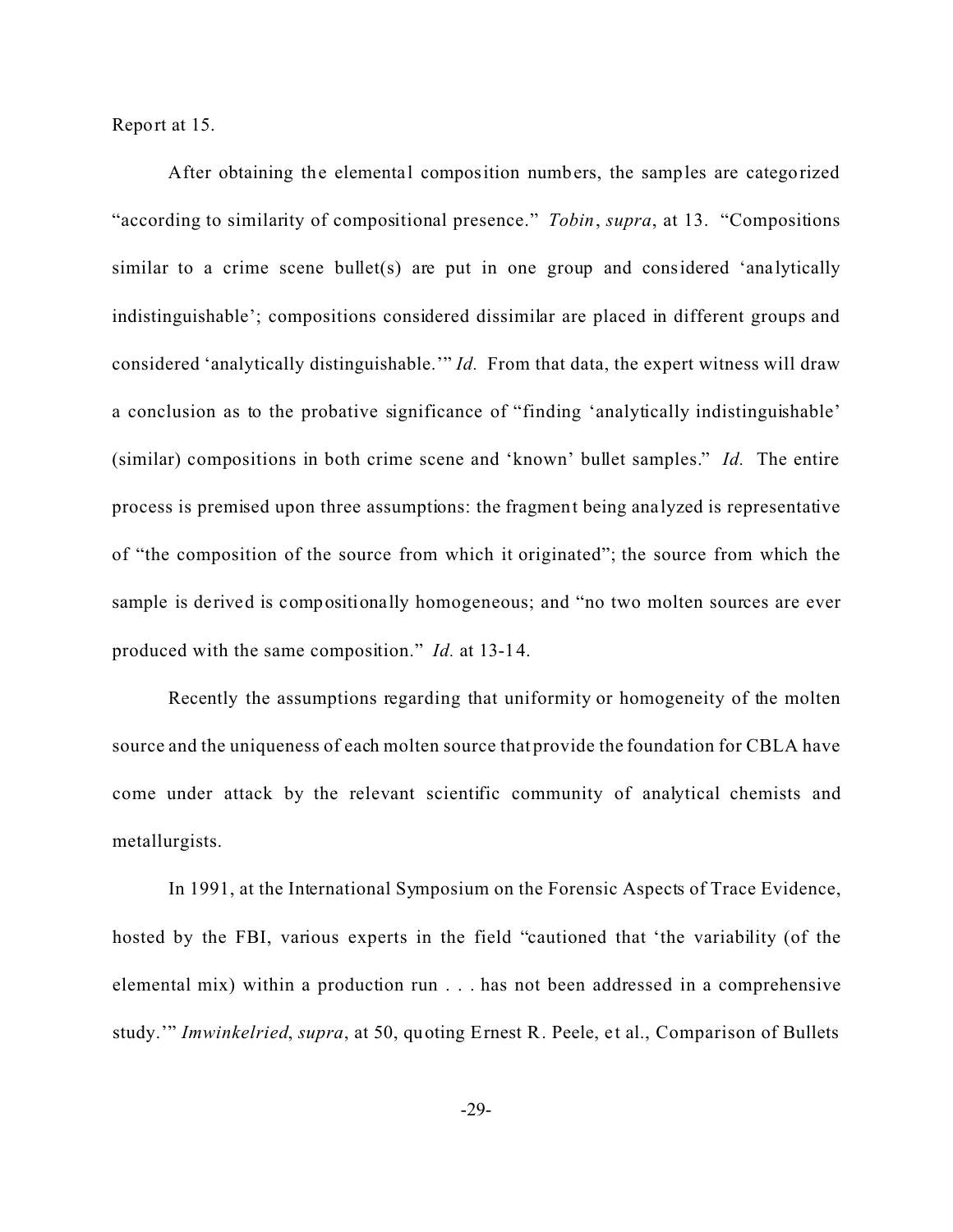Using the Elemental Composition of the Lead Component, Proceedings of the International Symposium on the Forensic Aspects of Trace Evidence 57, 57 (1991). In 2002, another study was published which detailed the metallurgical phenomena that occur in the lead refining and casting processes and result in inhomogeneity within a single smelt as well as analytically indistinguishable lots produced with relative frequency by lead smelters. E. Randich, Wayne Duerfeldt, Wade McLendon & William Tobin, *A Metallurgical Review of the Interpretation of Bullet Lead Compositional Analysis*, 127 Forensic Sci. Int'l 174, 182 (2002) ("The Randich Study"). That study derived its conclusions from an analysis of secondary lead refiners' production data, which is currently the only source of molten source composition data in existence. This analysis revealed that the elemental composition of samples taken from the beginning, middle, and end of 100-ton molten source pours at a single refiner "could vary in antimony by almost 12 percent, copper by 142 percent, tin by 1,871 percent, or arsenic by 31 percent, from the beginning to the end of the pour." *See* William A. Tobin & Wayne Duerf eldt, *How Probative is Comparative Bullet Lead Analysis?*, 17 Crim. Just. 26, 28 (Fall, 2002). Moreover, the Randich Study noted that

> [v]ariability in composition within e ach individual pig [ingot] is also caused by a phenomenon known as segregation that occurs during the solidification of the pig. As the cast pig cools, it solidifies first at the (cooler) exterior surfac e. The center of the pig is the last region to solidify. Impurity elements that are more soluble in the liquid phase and hence become more concentrated at the center of the pig. Because of the nature of the various binary elemental phase diagrams . . . and depending on the amounts of ea ch element present in the alloy, this phenomenon is expected to be more pronounced for elements like antimony,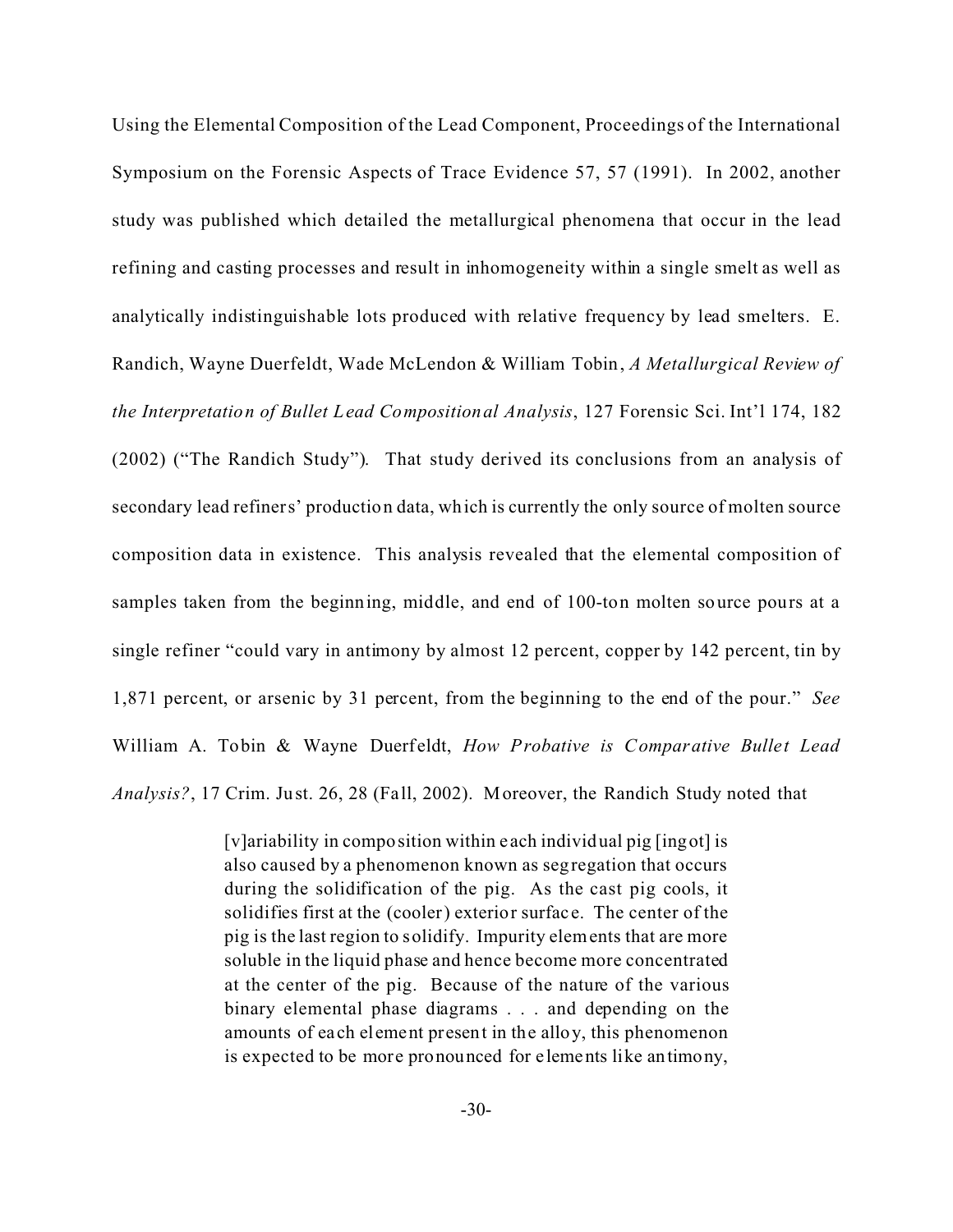to have only a minor effect for elements like [bismuth], and to have little effect on elements that are present at less that 10 [parts per million] level such as tin and a rsenic . . . . The effects for the other elements of interest would strongly depend on the amounts present and on cooling rates. Segregation thus increases the lack of homogeneity in each individual pig. This is a basic metallurgical phenomenon and tendency known to exist in all casting processes. Note, also, that differenc es in cooling rate alone can result in significantly different compositions from the surface of the pig to the center, and between samples taken from two different pigs of identical, overall (average) composition.

*Randich*, *et al.*, *supra*, at 179. Thus, as these studies indicate, the assumption that an ingot or vat of lead is homogenous as required for CBLA to be valid is not generally accepted by the scientific community.

The assumption that each molten lead source is unique is also being questioned by analytical chemists and metallurgists. A recent article in the Oklahoma City Law Review noted that the use of lead reclaimed from automobile batteries undermines the confidence in the assumption of uniqueness. *See Imwinkelried*, *supra*, at 52. The authors observed that "secondary refiners obtain their bullet lead from scrap automobile ba tteries. Battery manufacturers observe 'relatively tight specifications because of electrical conductivity, corrosion, (and) processing." *Id.*, quoting William A. Tobin & Wayne Duerfeldt, *How Probative is Comparative Bullet Lead Analysis?*, 17 Crim. Just. 26, 28 (Fall, 2002). Moreover, Professor Imwinkelried and Mr. Tobin concluded that because most lead produced by secondary refiners is used in the manufacture of new automobile batteries and the manufacturers follow "stringent compositional specifications" with respect to the lead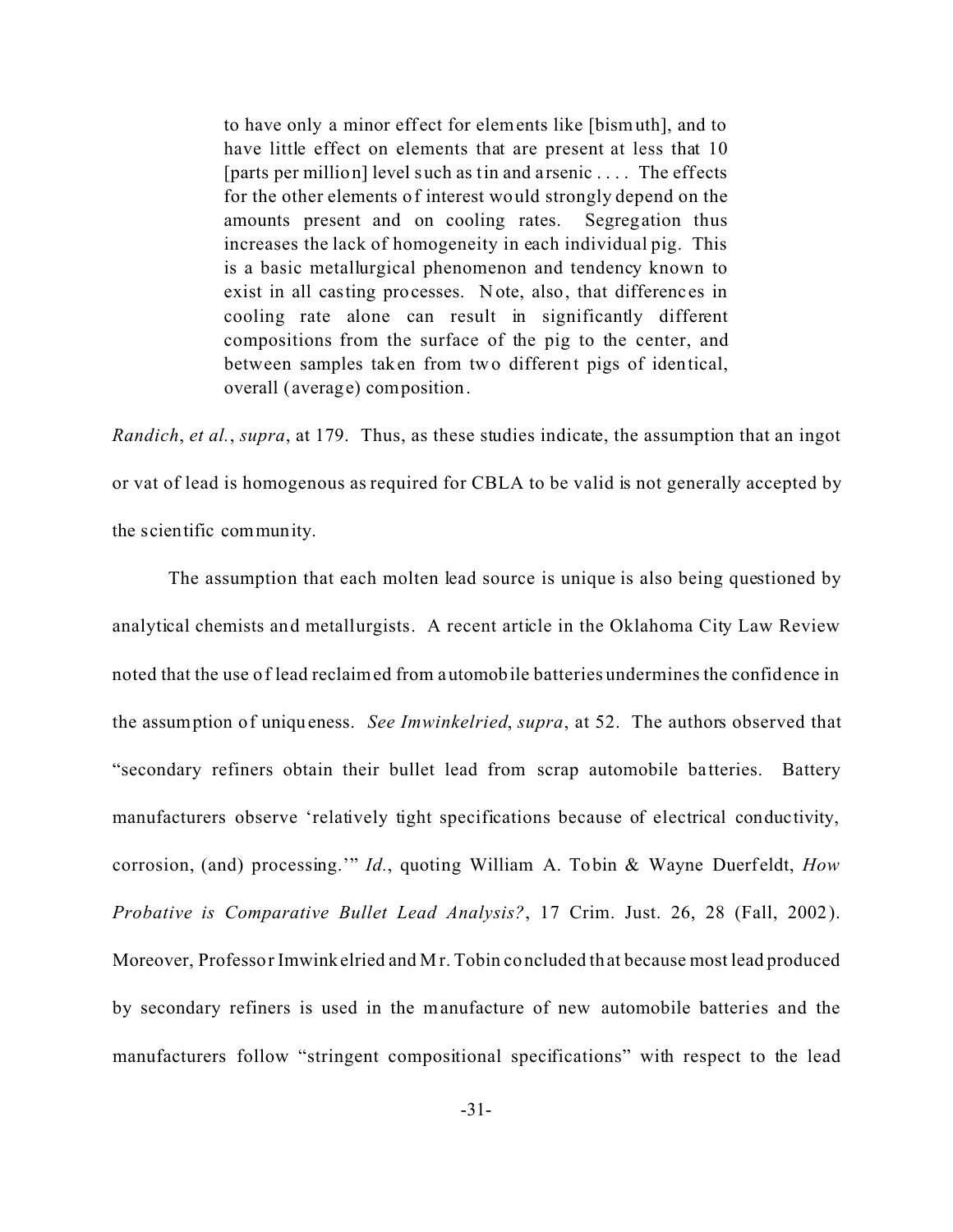intended for both battery and bullet manufacturing, "the probability increases that in a given year manufacturers will produce coincidental repeats whose compositions are analytically indistinguishable." *Imwinkelried*, *supra*, at 52, citing *Tobin & Duerfeldt*, *supra*, at 27, 34. Essentially, the higher quality of lead produced by manufacturers of automobile batteries increases the probability that coincidental identical compositions will occur.

This suspected probability was borne out in the research published in the Rand ich Study. Randich and his colleagues determined that "multiple indistinguishable shipments of lead alloys from secondary lead refiners to the ammunition manufacturers are made each year and over a period of many years." *Randich*, *et al.*, *supra*, at 174 ("Data for lead alloys supplied to two major ammunition manufacturers confirm that multiple indistinguishable shipments of lead alloys from secondary lead refiners to the ammunition manufacturers are made each year and over a period of many years."). Similarly, FBI researchers discovered two sets of bullets manufactured seven months and fifteen months apart respectively that were analytically indistinguishable. *Tobin & Duerfeldt*, *supra*, at 30-31, citing Ernest R. Peele, et al., Comparison of Bullets Using the Elemental Composition of the Lead Component, Proceedings of the International Symposium on the Forensic Aspects of Trace Evidence, 61-62 (1991).

Furthermore, at least one study conducted by Dr. Robert D. Koons, a research chemist with the FBI Laboratory in Quantico, Virginia, and Dr. Diana M. Grant, a forensic examiner with the FBI Laboratory in Washington, D.C., observed an error rate, which includes false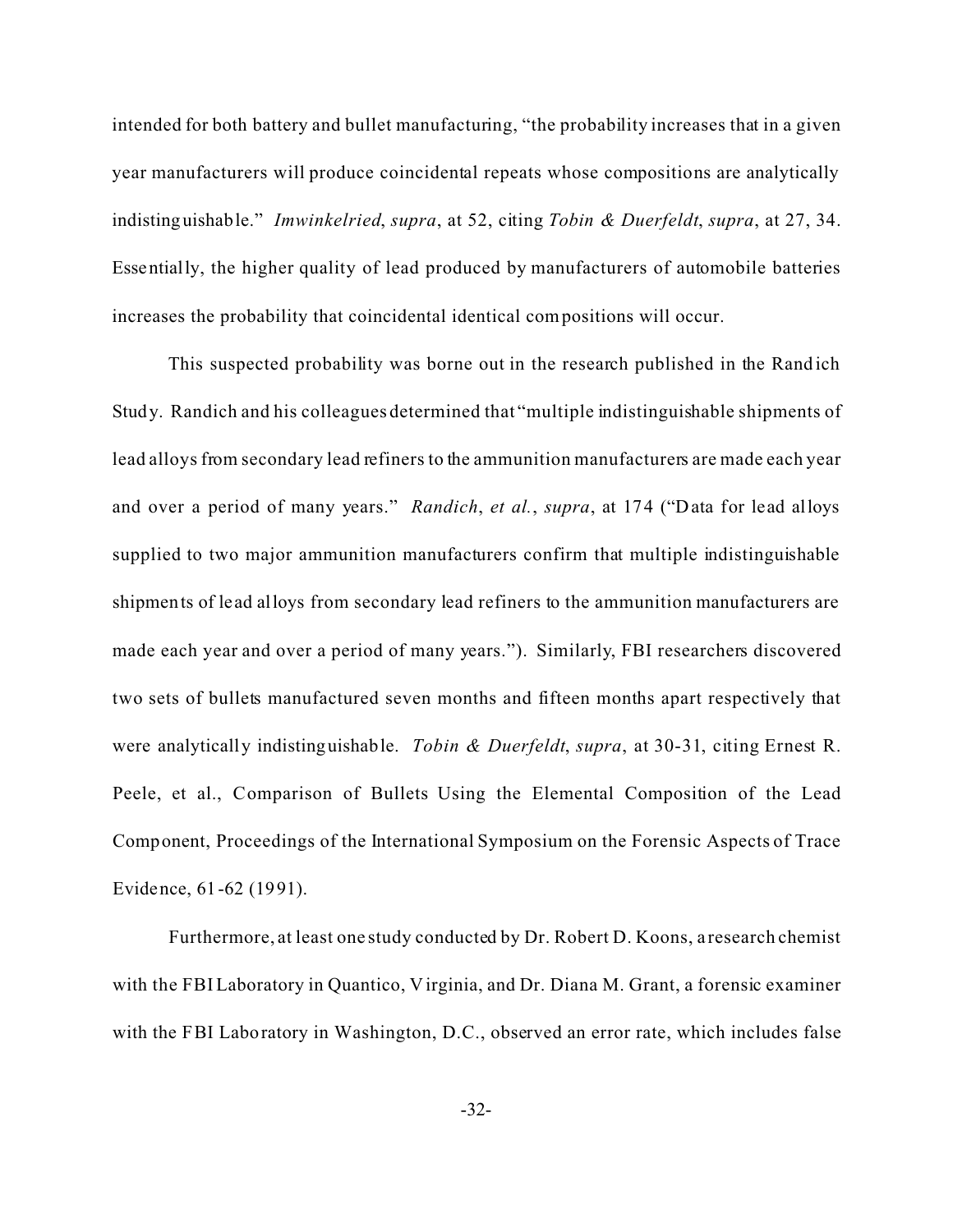positives and negatives, of twenty-five to thirty-three percent. *See* Robert D. Koons & Diana M. Grant, *Compositional Variation in Bullet Lead Manufacture*, 47 J. Forensic Sci. 950 (2002). There has been no study of the error rate for the process when used in the field. Moreover, there is no incentive to finance such a study because currently the FBI, which was the only laboratory engaging in CBLA analysis in the United States, has ceased conducting CBLA for forensic purposes. *Tobin & Duerfeldt*, *supra*, at 29.

The only consensus that can be derived from all of this is that more studies must be conducted regarding the validity and reliability of CBLA. Although scientific unanimity is not required to satisfy the *Frye-Reed* test's requirement of general ac ceptance, *Wilson*, 370 Md. at 210, 803 A.2d at 1045, it is clear that a genuine controversy exists within the relevant scientific community about the reliability and validity of CBLA. Based on the criticism of the processes and assumptions underlying CBLA, we determine that the trial court erred in admitting expert testimony based on CBLA because of the lack of general acceptance of the process in the scientific community. $11$ 

<sup>&</sup>lt;sup>11</sup> In *State v. Behn*, 868 A.2d 329 (N.J. Super. Ct. App. Div. 2005), New Jersey's intermediate appellate similarly recognized the recent scientific studies that questioned the validity of CBLA and concluded that the expert testimony adduced at Behn's first trial was "based on erroneous scientific foundations and its admission met the requirements for granting a new trial on the ground of newly discovered evidence." *Id.* at 331-32. Moreover, the court noted that the assumption that the chemical composition of a bullet from one batch will never match that of a bullet from a different batch has "been called into question, if not totally undermined, by the new research studies discussed above." *Id.* at 344.

The State also presented several cases admitting CBLA into evidence; however, none of the cases addressed the issue of scientific opinion testimony was admissible under *Frye* (continued...)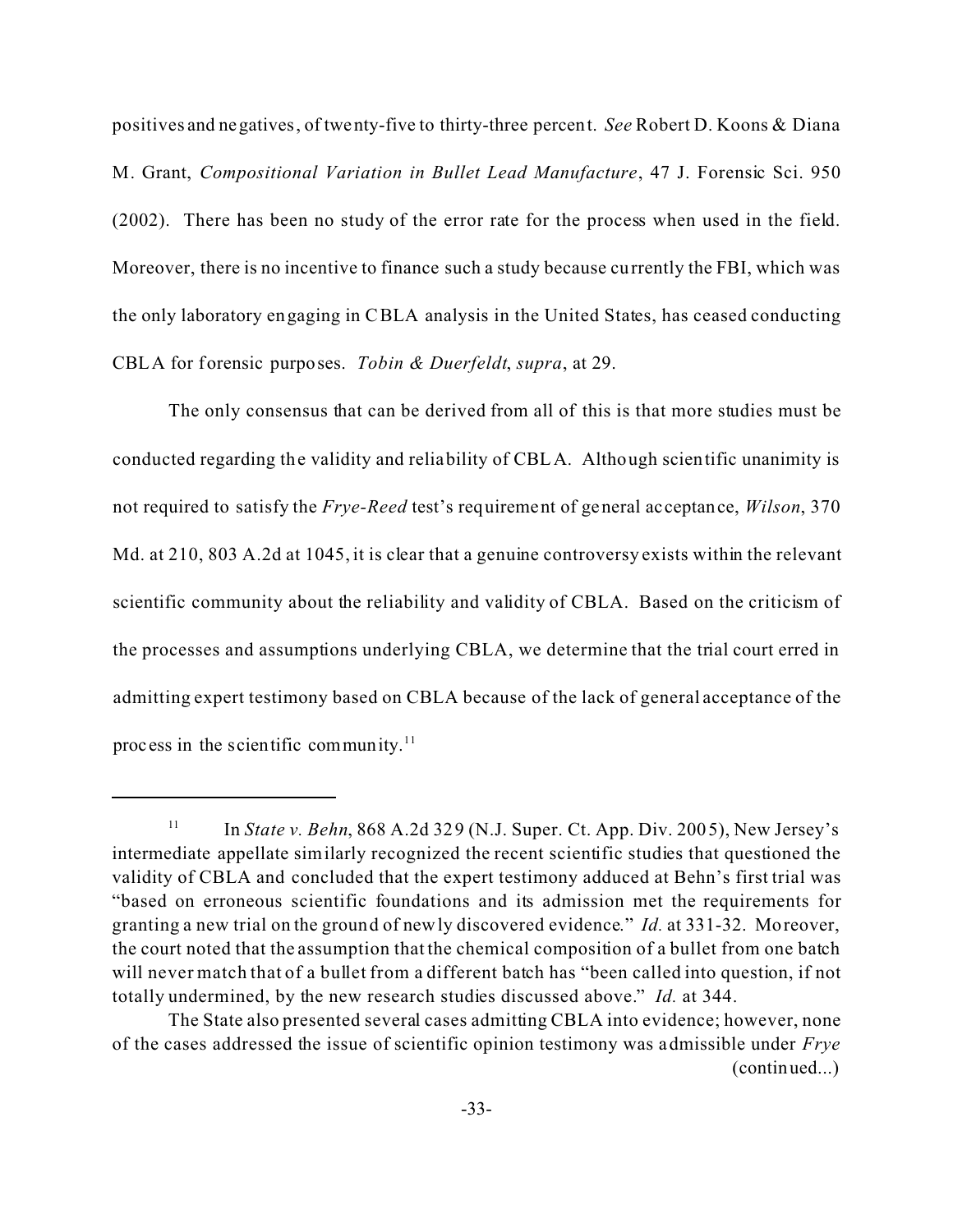The State argues that any error, under the circumstances of the case at bar, would be harmless error in light of the testimony of an eyewitness to the murder. In *Reed*, however, we observed that "[l]ay jurors tend to give considerable weight to 'scientific' evidence when presented by 'experts' with impressive credentials." *Reed*, 283 Md. at 386, 391 A.2d at 370; *Wilson*, 370 Md. at 212, 803 A.2d at 1046. The same holds true in the case at bar. Although the case *sub judice* was not entirely dependent upon the expert testimony at issue, we are unable "to declare a belief, beyond a reasonable doubt, that the error in no way influenced the verdict." *Wilson*, 370 Md. at 212, 803 A.2d at 1046, quoting *Dorsey v . State*, 276 Md. 638, 659, 350 A.2d 665, 678 (1976).

### **Conclusion**

We conclude that CBLA does not satisfy the requirement under the *Frye-Reed* test for

 $11$  (...continued)

or even *Daubert*. *See United States v. Davis*, 103 F.3d 660, 673-74 (8th Cir. 1996) (noting that the defendant did not "attempt to demonstrate that ICP is not a scientifica lly valid technique for determining the trace elemental composition of bullets" ); *Commonwealth v. Fisher*, 870 A.2d 864, 870-72 (Pa. 2005) (affirming the lower court's denial of defendant's petition for post-conviction relief due to lack of timeliness and determining that, even if it were timely, the new information attacking the validity of CBLA likely would not have compelled a different verdict); *State v. Noel*, 723 A.2d 602, 606 (N.J. 1999) (stating without reasoning that "ICP is an accepted method of bullet lead analysis"); *Commonwealth v. Daye*, 587 N.E.2d 194, 207 (Mass. 1992) (noting that at trial there was no objection made to the expert's testimony and no request for a voir dire hearing to determine its admissibility); *State v. Krummacher*, 523 P.2d 1009, 1017-18 (Or. 1974) (determining that the CBLA evidence was admissible based on the fact that its probative value outweighed its prejudicial impact and without examining the admissibility of the evidence under either the *Frye* or *Daubert* standards). Moreover, it is important to note that only one of the cases, *Fisher*, was published after the results of the studies were released to the public, and it did not address the issue.